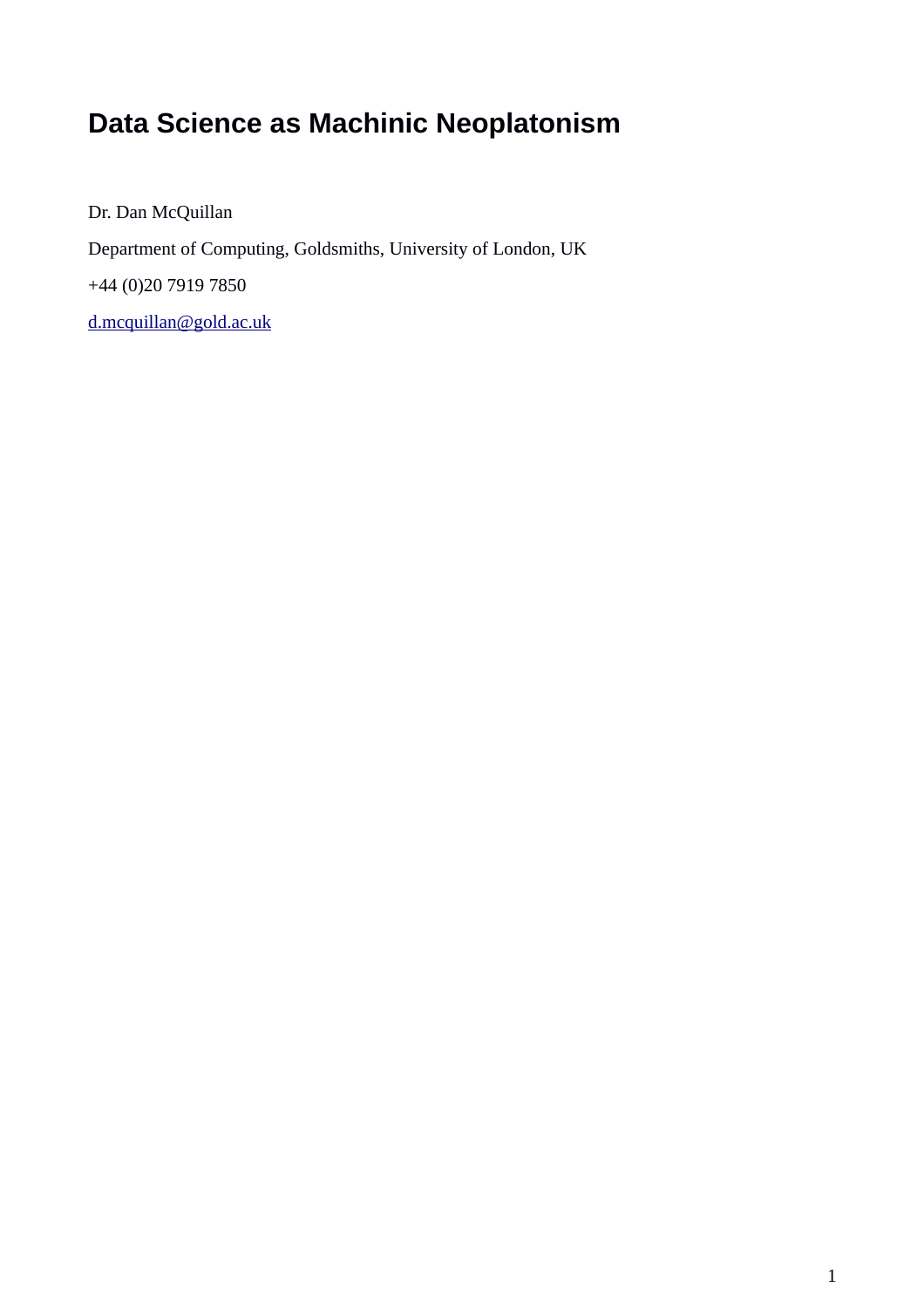## **Abstract**

Data science is not simply a method but an organising idea. Commitment to the new paradigm overrides concerns caused by collateral damage, and only a counterculture can constitute an effective critique. Understanding data science requires an appreciation of what algorithms actually do; in particular, how machine learning learns. The resulting 'insight through opacity' drives the observable problems of algorithmic discrimination and the evasion of due process. But attempts to stem the tide haven't grasped the nature of data science as both metaphysical and machinic. Data science strongly echoes the neo-platonism that informed the early science of Copernicus and Galileo. It appears to reveal a hidden mathematical order in the world that is superior to our direct experience. The new symmetry of these orderings is more compelling than the actual results. Data science doesn't only make possible a new way of knowing but acts directly on it; by converting predictions to preemptions it becomes a machinic metaphysics. The people enrolled in this apparatus risk an abstraction of accountability and the production of 'thoughtlessness'. Susceptibility to data science can be contested through critiques of science, especially standpoint theory, which opposes the 'view from nowhere' without abandoning the empirical methods. But a counterculture of data science must be material as well as discursive. Karen Barad's idea of agential realism can reconfigure data science to produce both non-dualistic philosophy and participatory agency. An example of relevant praxis points to the real possibility of 'machine learning for the people'.

## **Data science as organising idea**

Data science is not simply a method but an organising idea. That is, an underlying shift in perspective and practices of the kind that Kuhn called a paradigm (Kuhn 1996). This should be appreciated when trying to critique data science based on the occurrence of collateral damage. The commitment to adopting data science in more and more areas of life won't be constrained by limits such as data protection because it is based on a new normativity. Only a countercultural critique can dissect the conditions that constitute the possibility of data science, and propose an alternative.

To start the process of developing this counterculture, it is necessary to understand what data science actually does. The surge of popular interest in big data has also generated misinformation about its core concepts and practices. To grasp the essence of data science means examining the algorithmic methods that make data science possible, in particular, forms of machine learning.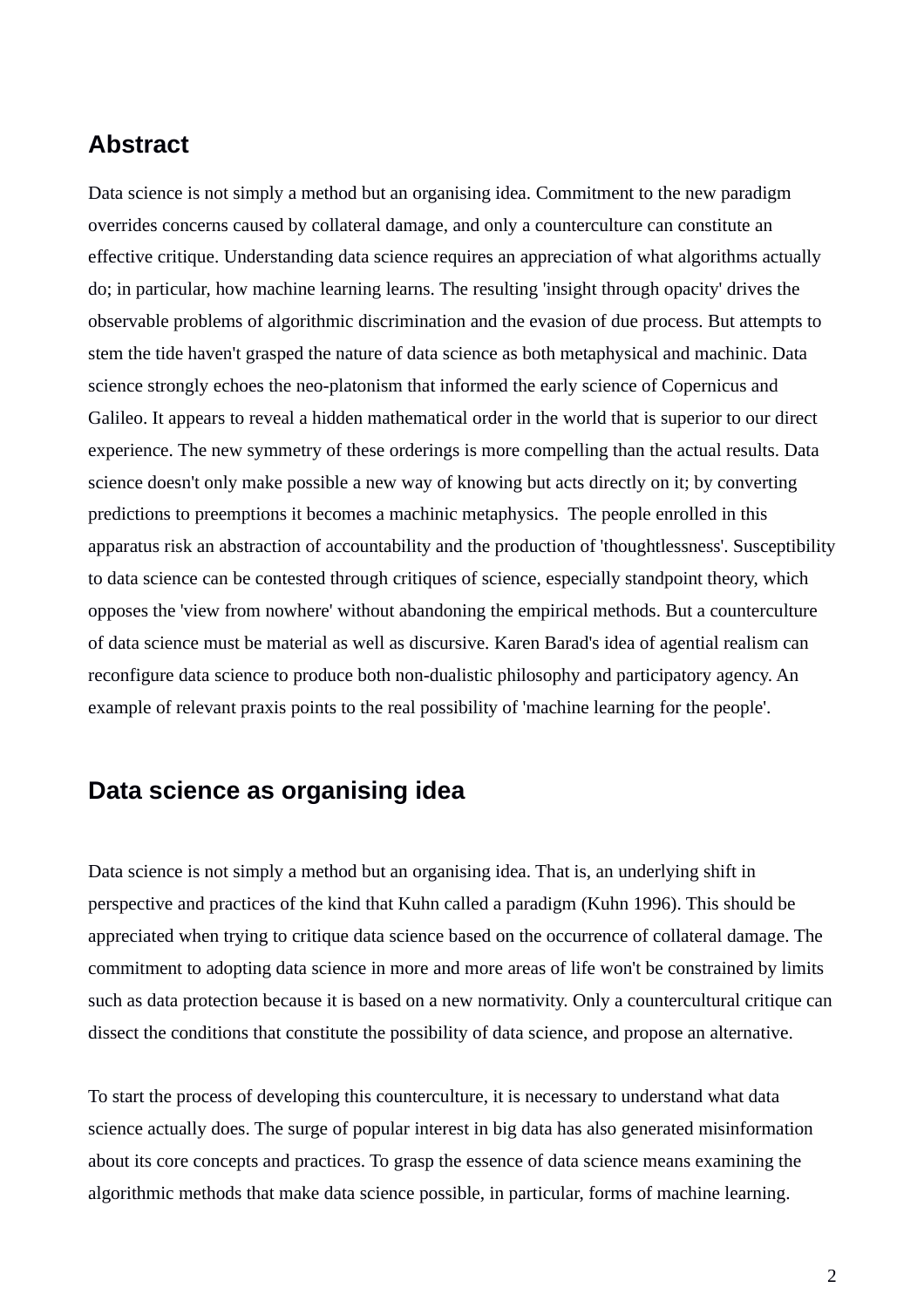Shedding light on the practical strengths and weaknesses of data science allows us to illuminate real concerns about its operations in the world, ranging from algorithmic discrimination to the evasion of legal due process. But we can't leave it at that. As Kuhn made clear, contrary to the assumptions of naive empiricism, reality is not directly accessible to us as 'facts' that can be recorded by suitable devices and rendered as theory. While we can access reality we cannot do so without some level of meaning making. What we sense, through whatever device, already has meaning to us and meaning is not an object of sensory perception. What is also present is a pattern of cognition which enables the 'seeing'. As an organising idea, data science does not simply reorganise facts but transforms them.

Data science can be understood as an echo of the neo-platonism that informed early modern science in the work of Copernicus and Galileo. That is, it resonates with a belief in a hidden mathematical order that is ontologically superior to the one available to our everyday senses. Looking at how this defines the character of data science provides a skeleton key to understanding its likely consequences. It also helps explain the widespread commitment to data science in the face of actual results that fall far short of the promulgated vision. When characterising data science philosophically as a form of neo-platonism, it is important to understand the difference between data science and discursive philosophy. Data science doesn't affect by argument alone but acts directly in the world as a form of algorithmic force. It is machinic; that is, an assembly of flows and logic that enrolls humans and technology in a larger, purposeful structure. While algorithms and data are the bone and sinew of data science, its vital force comes from general computation. As computation becomes pervasive, capturing and reorganising human activity, data science exerts its philosophy directly as orderings, decisions and outcomes.

#### **What is data science?**

There is considerable variety in the way practitioners themselves describe data science. It is a lively term that functions both as a flag of convenience for statistics and a genuinely new discipline (Quora 2014). As the latter, it embraces a grab bag of skills including programming (typically in R or Python), data munging (parsing, scraping, and formatting data), statistics, linear algebra, multivariate calculus, SQL (structured query language), machine learning and data visualisation (Holtz 2014). The imaginary ideal data scientist is a Renaissance figure with a mastery of all these arts. The point of overlap of these skills occupied by any particular data scientist will usually reflect their personal background and the role they are recruited for. Typical routes in to data science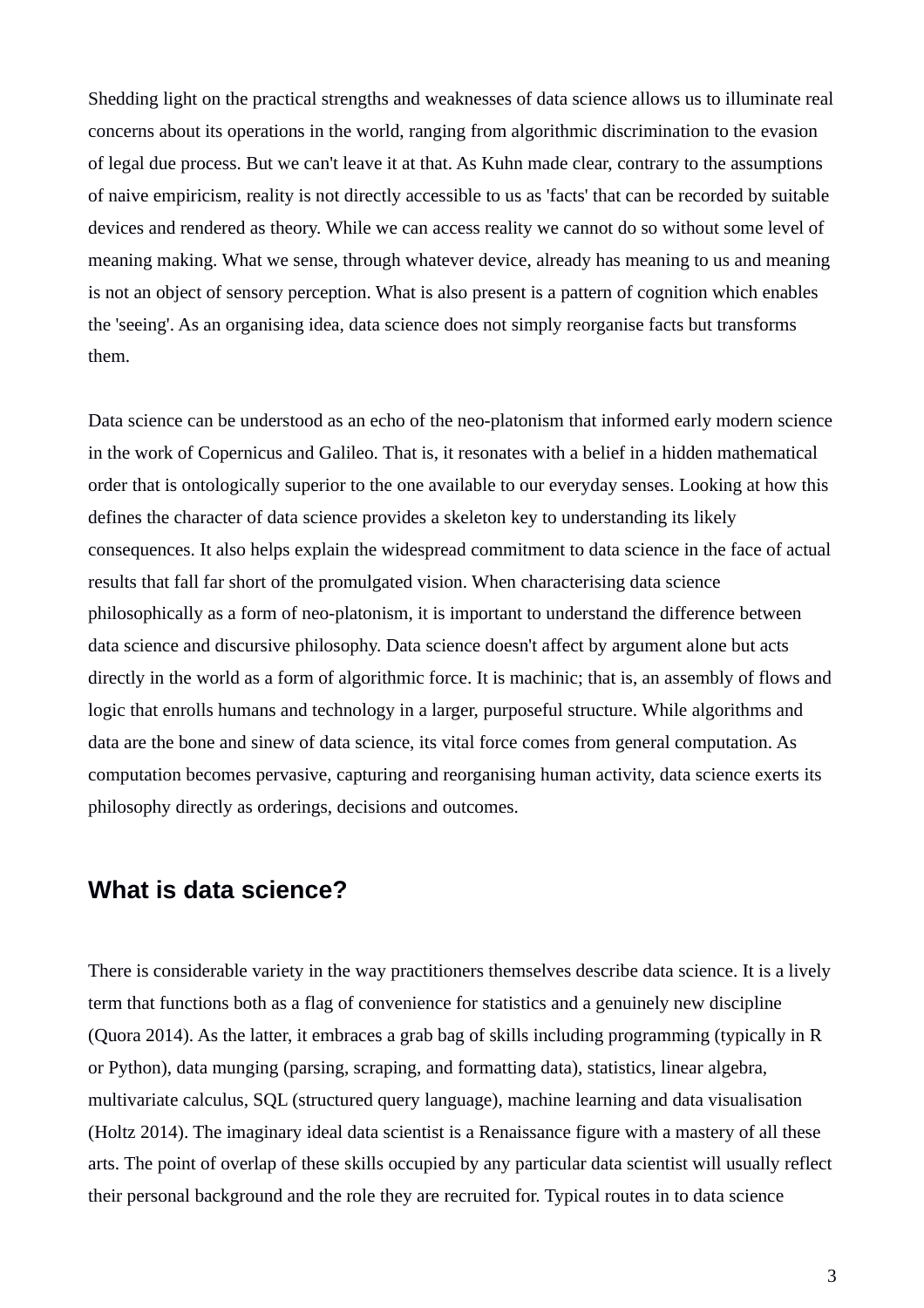include someone with a background in statistics who learns to code, or someone strong in programming who has acquired an appreciation of analytical modelling and problem solving. Hence the much-retweeted saying: "Data Scientist (n.): Person who is better at statistics than any software engineer and better at software engineering than any statistician." (Wills 2012). The definition of data science as a practice is also malleable and is strongly shaped by context, which could be coding operational systems to claw basic metrics from a rising flood of data, or creating new data-driven products using sophisticated machine learning techniques at a level similar to academic research (O'Neil and Schutt 2013). In this swirl of recruitment and entrepreneurial pivoting it can be hard to discern why data science has become so important, so quickly. The key dynamic is the encounter between the contemporary data flood and forms of computation that can transform it in to actionable statements.

The most important methods that have been called forth by the presence of plentiful data and cheap computing infrastructure can be grouped under the heading of machine learning. These methods thrive on the volume and variety of their input and can thus be made to wrest meanings from big data. They do so by assuming a functional relationship between the input features, which can be any number of different measurable or categorisable aspects of the context under study, and the desired output, which can be anything from a prediction of future house prices to the likelihood of a tumour being malignant. Supervised machine learning algorithms are trained on data sets where the outcome is already known. During the process of training, the algorithm tries to force a fit between selected features of the input data and the known output by varying the parameters of the assumed relationship. The forcing is mathematical, calculating an algorithmic 'cost' for the distance between the fit and the data.

For example, the method of logistic regression tries to find a boundary between two sets of input data, let's say between features that correlate with malignant or benign tumours. The set of features is selected from the available clinical data, along with the known diagnoses. The task of the algorithm is to find a decision boundary between the data for the cancerous tumours and the noncancerous ones. If we imagine that there are only two key features (e.g. age and length of tumour) and these are used to plot the data on an x-y graph, the set of training data can be visualised as a cluster of green dots (benign) and a cluster of red dots (malignant) which intermingle a bit where the clusters overlap. The decision boundary would be a line that can be plausibly drawn between the points representing malignant tumours and the points representing benign tumours, such that the vast majority in each case fall clearly on one or other side of the line. (In reality, most machine learning involves a larger set of features and the vector space of features is multidimensional, so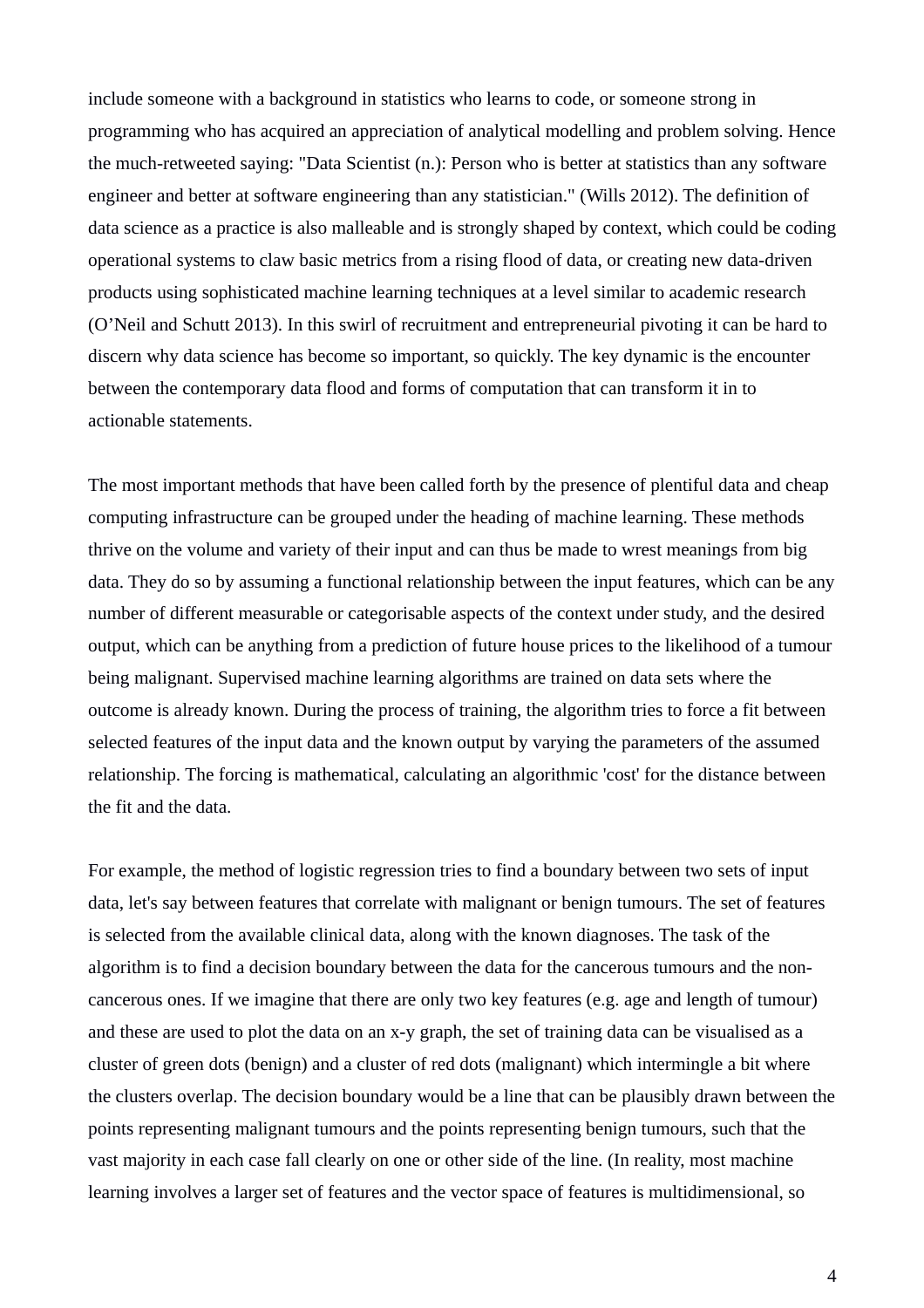there's no easy way to visualise what is going on). The boundary is created by assuming that the probability of a set of features mapping to one of the outcomes takes the form of a sigmoid function<sup>[1](#page-4-0)</sup>, that is, one that pushes minor differences quickly towards the asymptotic values of one or zero (malignant or benign) (Ng 2012). This is mathematically reasonable, but it's important to understand that it's not based on a causal or physical understanding of tumours. It is simply intended to force a mathematical fit.

The overall cost for a set of input data is calculated from all the individual differences between the actual data points and where they 'should' be according to the function being fitted. Iterating over this process finds a minimum cost for the fitted features i.e. the compromise that best fits the predictions to the actual outcomes. The calculated cost is not a function of the input features but of parameters of the fit, that is, of the relative weights of the different features, so it is in effect deciding which of the features is important, and by how much. Having 'learned' how to discern the two kinds of data by processing thousands of known cases, the algorithm can make a rapid judgement on any future data by generating a prediction about whether that case is malignant or benign. In practice, most applications of machine learning won't restrict themselves to a couple of input features. Machine learning algorithms can work with hundreds or even thousands of different features, so they are well suited to a world where huge amounts of heterogeneous digital data has become available. However, the scale and complexity of the calculations also means that the algorithmic decision about which features are important isn't necessarily reversible to human reasoning. While in some cases it will be obvious why the algorithm picks a certain ratio of features, in other cases the algorithm's 'reasoning' will be obscure. This obscurity is intensified in the case of neural networks.

Neural network algorithms are a modified form of machine learning that are becoming increasingly important (Hastie et al. 2003). They are suited to forms of input data that are hard to parameterise and complex to fit. For example, faces or handwritten letters come in many different forms; while humans learn from an early age to recognise them, it is tricky to write a specification that is precise

<span id="page-4-0"></span>1 *A sigmoid function is a mathematical function taking the form of a slanted 'S'-shape. The middle of the S crosses the axis at (* $x=0, y=0.5$ *). For positive x, the top of the S quickly approaches one, which it finally reaches at infinity (i.e. asymptotically). Likewise, for negative x, the bottom of the S rapidly approaches zero, reaching it asymptotically at minus infinity. The effect of this slanted & stretched 'S' shape is that as x increases slightly beyond zero the corresponding value of y (which is a probability in our case) slides quickly towards one, and as x decreases slightly below zero the value of y sinks quickly to zero. Thus it tends to eliminate any ambiguous middle ground; for the vast majority of x, y (the probability) will either be effectively one or zero. The point here is that using the sigmoid function is a choice. It makes the machine learning effective, but it is not mandated by scientific causality.*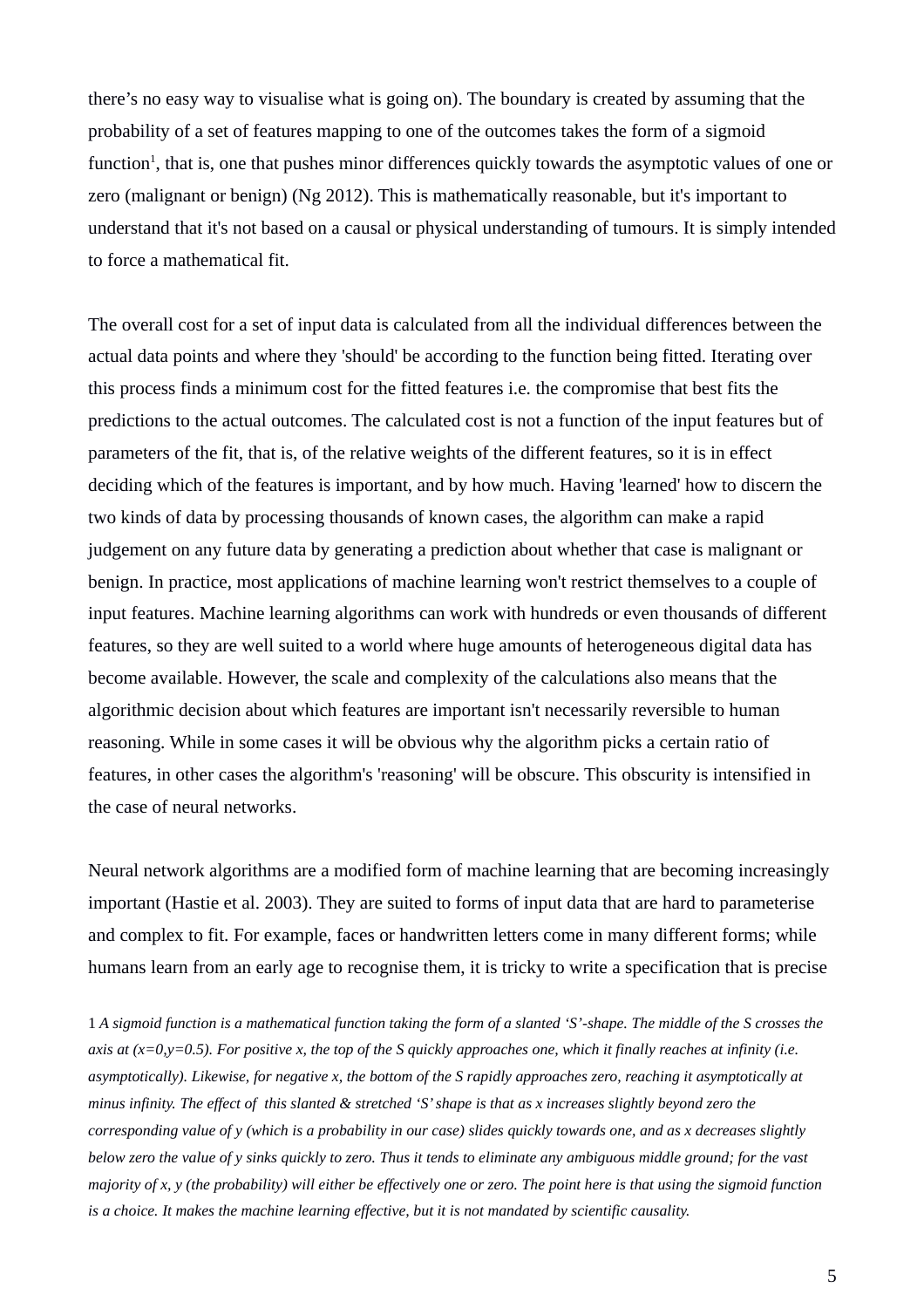enough for a machine yet flexible enough to deal with all the natural variations. The structure of a neural network applies the same starter logic as the logistic regression described earlier. There's a set of inputs, called nodes rather than features in this case, and a set of starting parameters which are intended to map the input nodes on to the target output. The difference is that this mapping goes via an additional hidden layer of nodes (Skymind 2016). Each of the initial nodes is mapped to each of the nodes in the hidden layer, and in turn the hidden layer is mapped to the target (the desired outcome classification). The overall effect can be thought of as the hidden layer enabling the neural network to distil its own set of features, which it then uses to discriminate between 'face' and 'not face', or between letters or numbers. Given a large enough training set, the neural network abstracts its own set of hidden features, which can be very effective for complex and messy input data.

But the nature of these features is also hidden from the operators. By definition, no human software engineer defines what these abstracted features are, and even if the contents of the hidden layer are examined it is not necessarily possible to translate that back in to comprehensible reasoning. In an animation of an early example of a neural network learning to recognise handwritten numerals, we can see recognisable though blurred representations of the numbers in the input layer. (LeCun 1998). But the contents of the hidden layer look like some kind of condensed barcode. Why this particular weighting; why is this particular set of subtle combinatorics applied to the input data? We can't necessarily tell. All we can say for sure is that, in many cases, it is surprisingly effective. Moreover, when we're talking about deep neural networks, where there are multiple hidden layers, the capacity for drawing predictions from messy data can be uncanny (Karpathy and Fei-Fei 2015). Deep neural networks are computationally demanding, but they have recently taken off because of a combination of supply and demand; the cheap distributed computing power has become available and the need for methods that can handle huge levels of messy data has become urgent. Neural networks are emblematic of machine learning's tendency to provide 'insight through opacity'. The opacity of machine learning is not only that of the black box. It is also a consequence of algorithms hidden behind the high walls of commercial secrecy. But it is also because they have a tendency to be opaque by nature.

#### **The problem with data science**

Machine learning wrests apparent meaning from the streams of data that are the inevitable consequence of current digital conditions. It forces functional fits to draw tenuous connections between different phenomena that are otherwise inaccessible to human apprehension. Thus data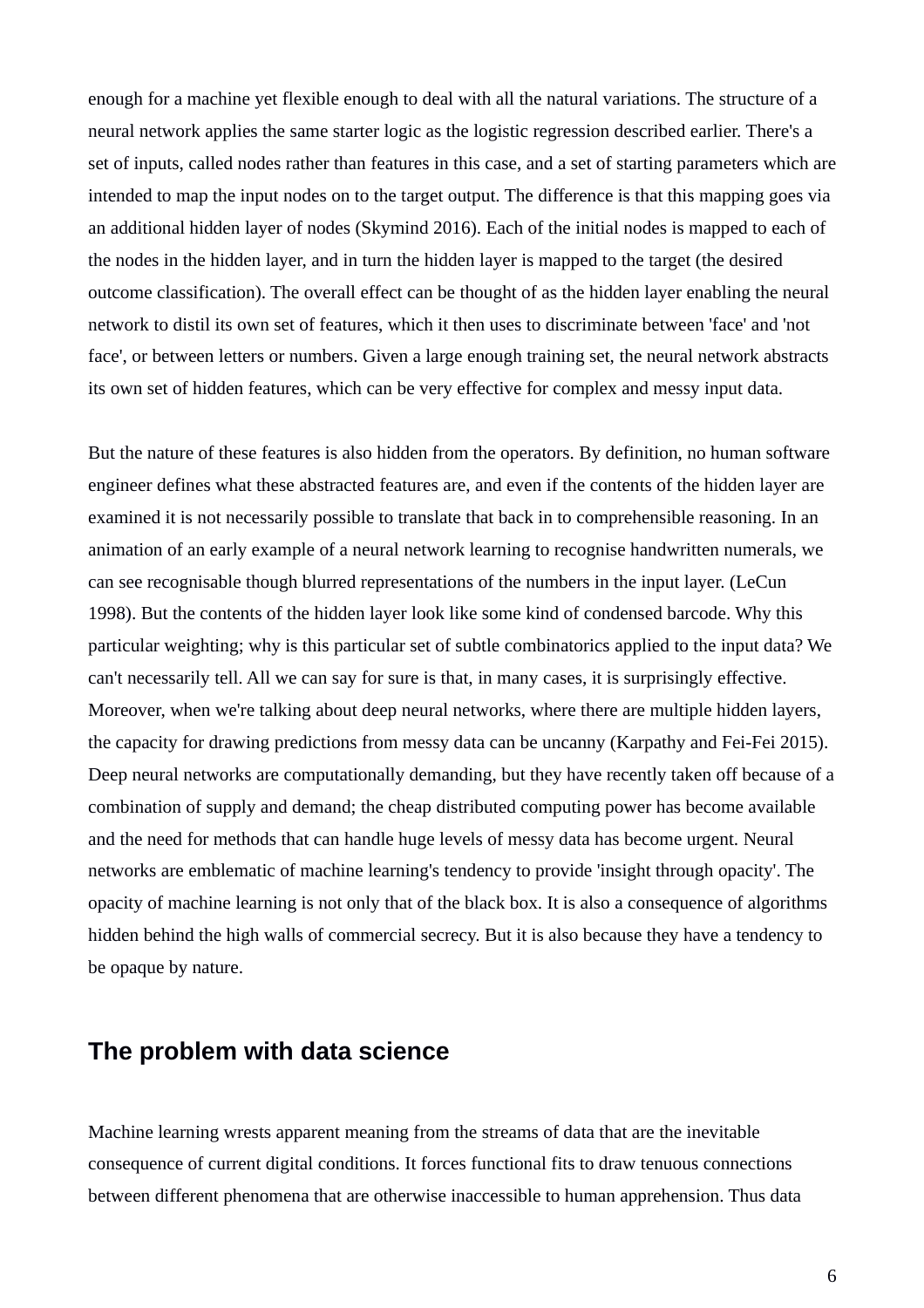science appears to emulate science by transforming empirical data in to patterns of regularity which have predictive power. In context, such as in a carefully parameterised support tool for clinical decisions, the abstracted insights of machine learning can add a lot of value. But the production of actionable results is deeply seductive, especially in contexts where risk or profit is at stake. Several problems have become apparent as early adopters rush to implement data-driven policies across the board. Some drawbacks are obvious; for example, data science and machine learning can't transform bad input in to good output. If the data itself carries embedded social bias or prejudice, then so will the nominally neutral output of the algorithms. This has become evident in predictive policing and parole software in the US criminal justice system, where there is an enthusiastic application of data science but where the underlying data reflects deeply rooted racial issues. A recent analysis of a recidivism algorithm used in sentencing in some US courts showed racial disparities in the predictions of future re-offending (Angwin et al. 2016).

The less obvious problem here is the potential production of new forms of unrecognised prejudice. The whole point of data science is analysis of a scale and complexity that is beyond direct comprehension by people. Whereas critical observers are becoming alert to the machinic production of prejudice along race or gender lines (Social Media Collective 2016), the distant and multidimensional nature of machine learning's correlations may mean that subtler forms of discrimination go unnoticed. The algorithms may settle on a certain combination of features as an identifier that effectively minimises their cost functions, which amount to a real world segmentation that no one expected or, given the scale of the data and the complexity of the algorithms, actually notices (McQuillan 2015). As the pace of data science adoption far outstrips the evolution of law and regulation, it is hard to know who will ensure fair play when, for example, "Predikt's AI finds you candidates similar to your best hires" through an "algorithmically curated pool of active and passive talent" (Predikt Inc 2016). Considering the way a deep convolutional neural network is trained for facial recognition, a cheerful introductory article aimed at practitioners remarks "So what parts of the face are these 128 numbers measuring exactly? It turns out that we have no idea. It doesn't really matter to us. All that we care is that the network generates nearly the same numbers when looking at two different pictures of the same person" (Geitgey 2016). It may indeed be the case that metrics that seem important to humans, such as eye colour, are not that helpful to a computer analysing a histogram of pixel gradients, and that deep learning does a better job than humans in figuring out which parts of the face to measure for machine learning. But what happens when the same, seemingly objective methodologies are carried over to the legal context? If the process of making these predictions is inherently opaque to human reasoning we are abandoning the basic principle of due process. As an article in the Stanford Law Review put it, "big data's power to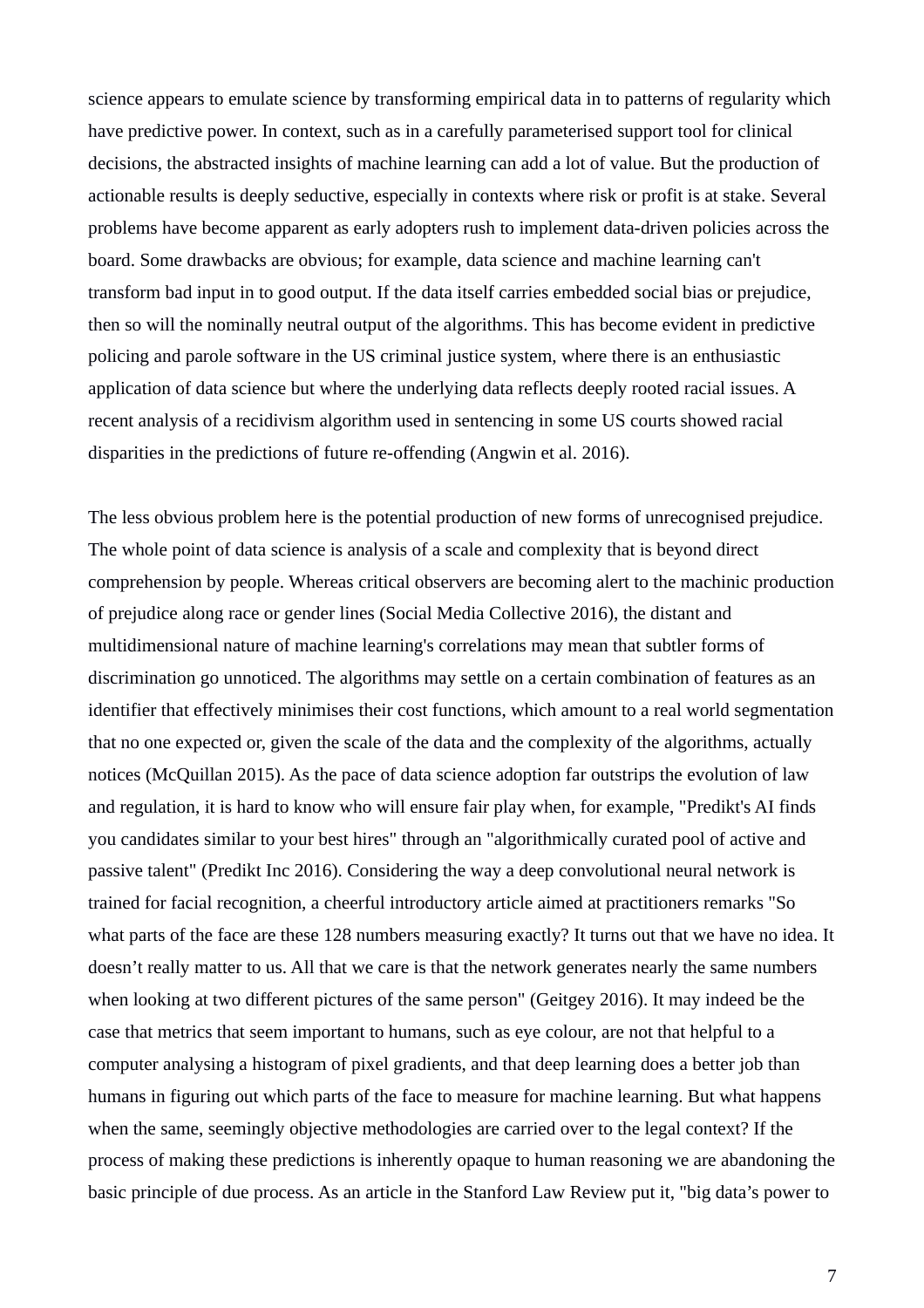enable a dangerous new philosophy of pre-emption" means "the justification for a fundamental jurisprudential shift from our current ex post facto system of penalties and punishments to ex ante preventative measures that are increasingly being adopted across various sectors of society" (Earle and Kerr 2013). The potential is created for discrimination that evades due process. Moreover, the the classifications of predictive algorithms may themselves change people's behaviour in ways that the model did not learn about when it was trained (Mackenzie 2015) leading to a recursive reinforcement of the machine learning model as actual social practice (McQuillan 2016).

The problems of insight through opacity do not only occur at the level of individual applications. For some years, Silicon Valley luminaries have promoted ideas like algorithmic regulation, where social problems that drive aspects of government rulemaking are treated on a par with malware and spam (Howard 2012). According to Tim O'Reilly, for example, the idea of algorithmic regulation is core to the functioning of all internet platforms and should act as an inspiration for the design of 21st century government. He valorizes the data driven automaticity of these systems over the alleged inefficacy of policy making. As he put it in a talk to the Long Now Foundation: "If you look at, say, the way spam is regulated on the Internet, that's the beginnings of a kind of an immune system response to a pathogen and works a lot like biology: you recognise the signature of something new and hostile and you fix it. . . . You compare that to how government regulation works, and you go: 'It's just badly broken!' Somebody puts out some rules, and there's no method of enforcement" (Morozov 2013). Spam filter software, as a prosaic and practical application of machine learning, may decide to bin emails based on obscure combinations of apparently innocuous terms rather than using the clues that stand out to us, such as subject lines that shout about the chance to win millions of dollars (Burrell 2016). We might be prepared to tolerate some false positive from our spam filters, where a genuine email ends up classified as junk. But it must be a matter for concern where a similar opacity leaks in to governmental and legal systems.

Clearly, the traditional notion of data protection is of little relevance when it comes to data science. It is not viable to define a core set of private data when generating data is an innate function of so many essential systems, and any apparently innocuous data can be absorbed into the expansive correlations of the algorithms. Metadata alone is so powerful for surveillance that the NSA don't care about the actual content of our messages (Opsahl 2013), while logistic regression can turn Facebook friendships in to predictions of hidden sexuality (Jernigan and Mistree 2009). Nevertheless there are several emerging areas of activity that attempt to pre-empt a tide of bad outcomes from data science. Some demand the opening of corporate and governmental black boxes so that algorithms can be subject to examination, following the invocation of Judge Brandies that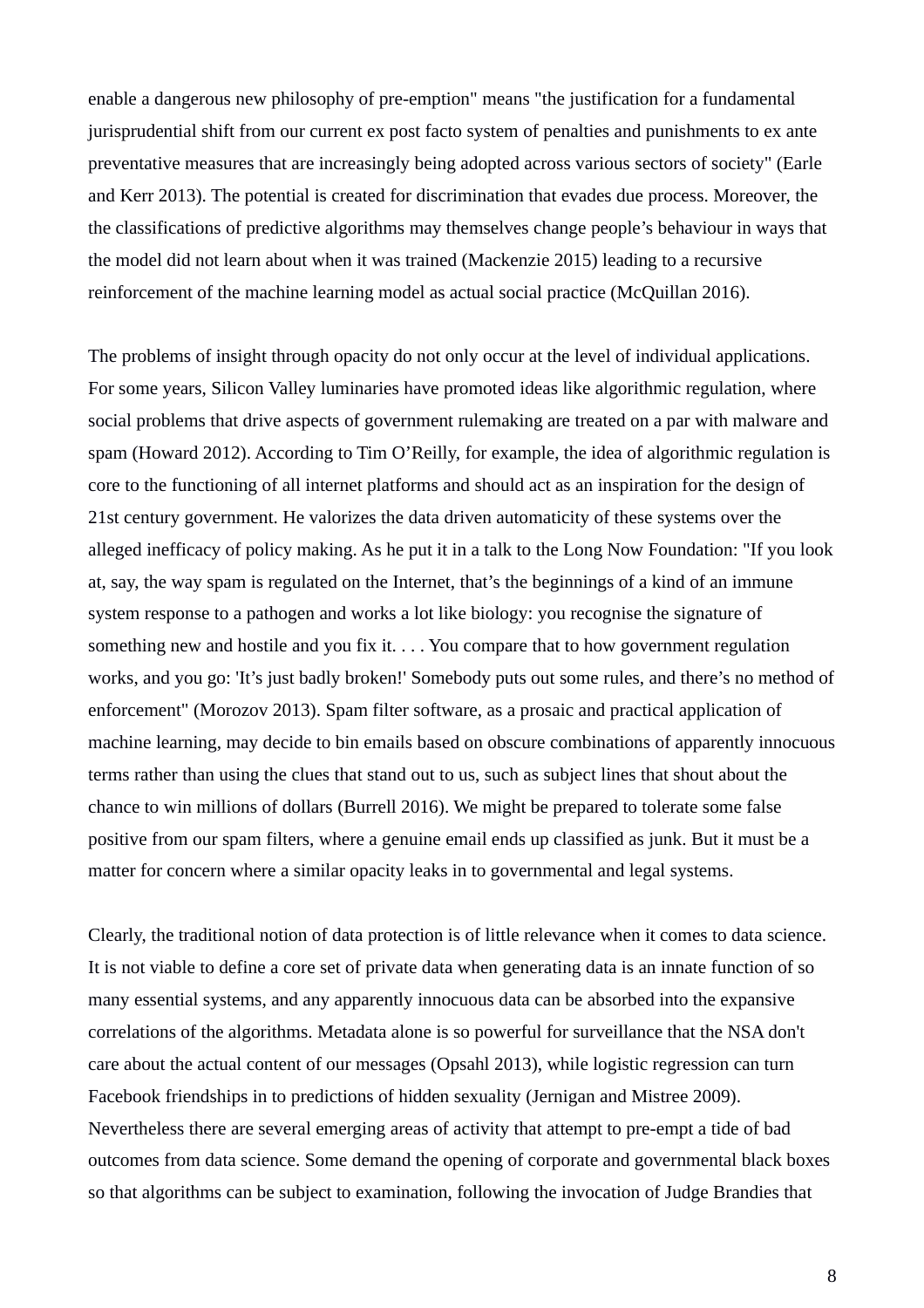"Sunlight is said to be the best of disinfectants" (Pasquale 2016). While having some effect, this does nothing to address the core opacities of methods like machine learning. Others attempt to probe the social consequences directly by porting methods from the social sciences, like the audit study (Sandvig et al. 2014), although this is most suited to the limited subset of algorithmic influence that presents itself through public interfaces. Finally there is a small but growing number of computer scientists who are attempting to develop anti-discriminatory remedies at the level of data and algorithms (Feldman et al. 2014; Hajian and Domingo-Ferrer 2012). While having the merit of trying to correct data science from a perspective that understands the technicalities of its operations, it is constrained by seeing data science as an external set of methods rather than as a broader social apparatus in Foucault's sense, that is "a thoroughly heterogeneous ensemble consisting of discourses, institutions, architectural forms, regulatory decisions, laws, administrative measures, scientific statements, philosophical, moral and philanthropic propositions" (Foucault 1988). Humanist critiques of big data acknowledge that coming to the world through correlation has merit if the overall purpose is acting in the world, but point out that the cost is 'a massive reduction of what it means to "know"' (Bowker 2014). Moreover, the imaginaries that arise alongside big data place all their analytical value on the idea of anticipation, in part because they are 'shaped by positivist traditions that equate scientific value with predictive laws' (Boellstorff 2013).

A broader framework for corrective action can be generated by seeing that data science is in fact more than the sum of its parts; that it represents a new way of structuring thought that draws allegiance from older historical currents and, as an organising idea, redefines observations and norms; and that it has a social momentum derived from both its metaphysical and machinic aspects. These notions can be summed up by saying that data science is, or is becoming, an automated form of applied philosophy; a machinic neo-platonism.

# **Neo-platonism**

What would it mean to say that data science is neo-platonic? The philosophical school of platonism, as distinct from any arguments about what Plato himself did or did not believe, is committed to a two-world metaphysics (Yates 2002). Behind the world of the sensible, that which we experience through our senses, is the world of the Form or the Idea. Experiences are the imperfect imprint of this perfect yet inaccessible second layer. As such, the world of the Idea is ontologically superior to the one we actually inhabit. There is no intelligibility in the world we encounter through sense experience, and we can only come to true knowledge through contemplation of perfect Forms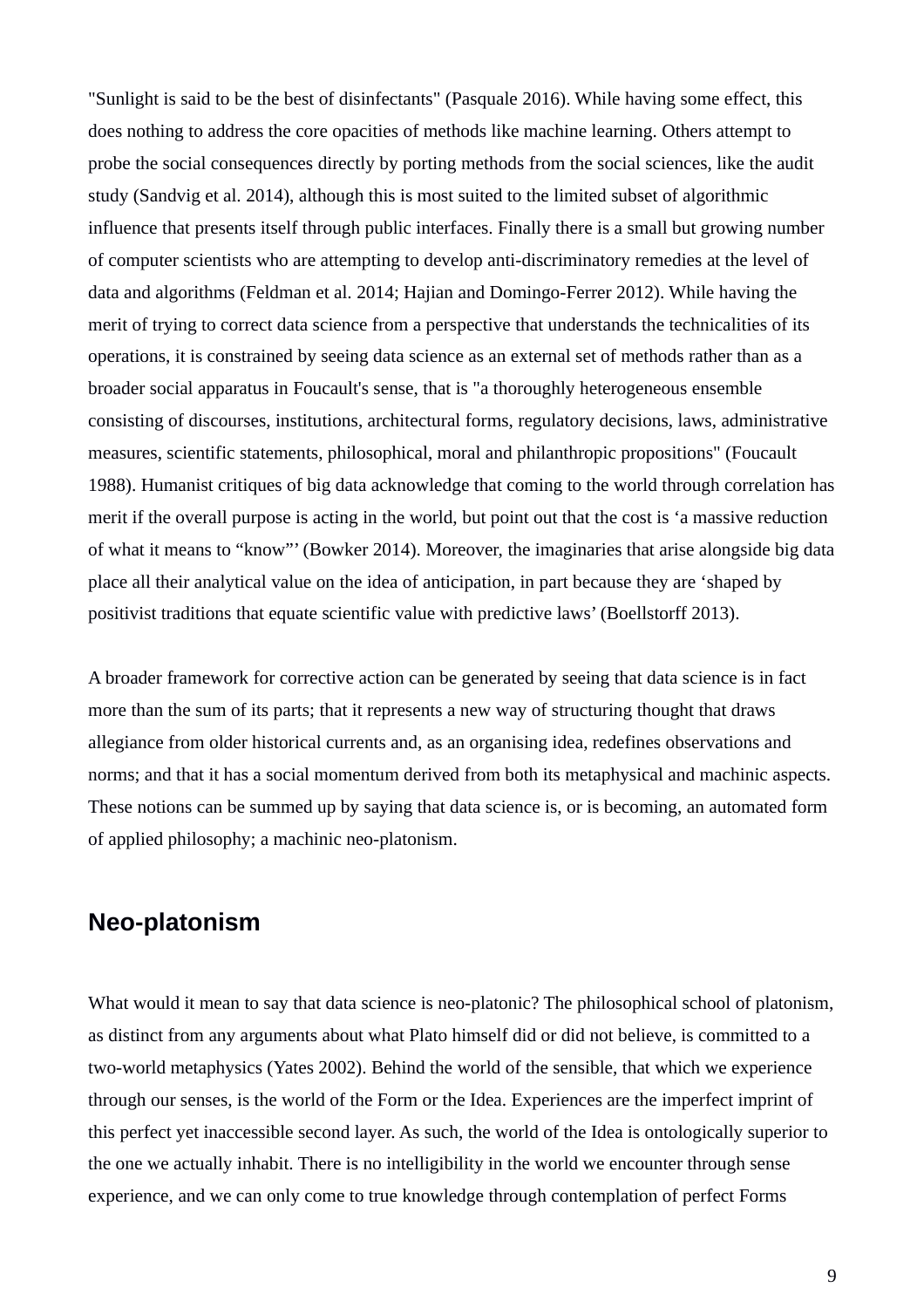which are eternal and unchanging. Platonism has been a strong and continuing influence on many schools of later philosophy, so there are many forms of neo-platonism. For Plato and the neoplatonists, mathematics is the liminal realm between the imperfect and transitory world of the senses and the perfect and eternal world of pure spirit. Mathematical relations concerning triangles and circles, for example, are true independently of any particular triangle or circle. They are properties of pure triangularity or circularity which cannot be drawn as such. Yet any triangle or circle that is drawn must reflect them imperfectly inasmuch as they are triangular and circular. Thus each triangle or circle participates simultaneously both in the intelligible and the visible. (Plato 1998).

The kind of neo-platonism of most interest here emerged in the work of Copernicus and Galileo (Kuhn 1990). As a paradigm it shaped the development of modern science, and it is re-surfacing again in data science. Rather than being led to his beliefs by simple empirical observation, Copernicus "took pains to read again the works of all the philosophers on whom I could lay hand" (Kuhn 1990, p142) and was influenced by his readings of older neo-platonic sources that contained the idea of a moving Earth and the central importance of the Sun in the universe. Copernicus was strongly influenced by the mathematical strand of neo-platonism and believed that the true order of things is a mathematical harmony consisting of arithmetical and geometric relationships. It is important to appreciate the way Copernicus, by his own account, was motivated by these geometric and mathematical symmetries. His dispute with the historically dominant system of Ptolemaic astronomy was not based on empirical observations but his perception that they had not "been able thereby to discern or deduce the principle thing — namely, the shape of the Universe and the unchangeable symmetry of its parts" (Kuhn 1990, p139). In the Ptolemaic system it is assumed that the Earth is stationary and the motion of the planets is circular, and in order to reconcile this with the observed complexity of planetary motion it had, over time, been necessary to add an intricate system of epicycles and deferents. While the seven circle system introduced early in Copernicus's work is both simpler and symmetric, and centred on the Sun, it is actually inferior to the Ptolemaic system in terms of accuracy of predictions. Copernicus had to introduce his own modifications of epicycles and eccentrics to make his version even match the older one for accuracy (Kuhn 1990, p154). The point is not to look back from our contemporary context in the knowledge that Copernicus was right, but to understand that the commitment to the Copernican view does not represent the triumph of empirical observation over inferior superstition. Rather, it was a commitment to carry forward a new organising idea that arose from a philosophical standpoint, a commitment which can't be reduced to the scientific method as we understand it.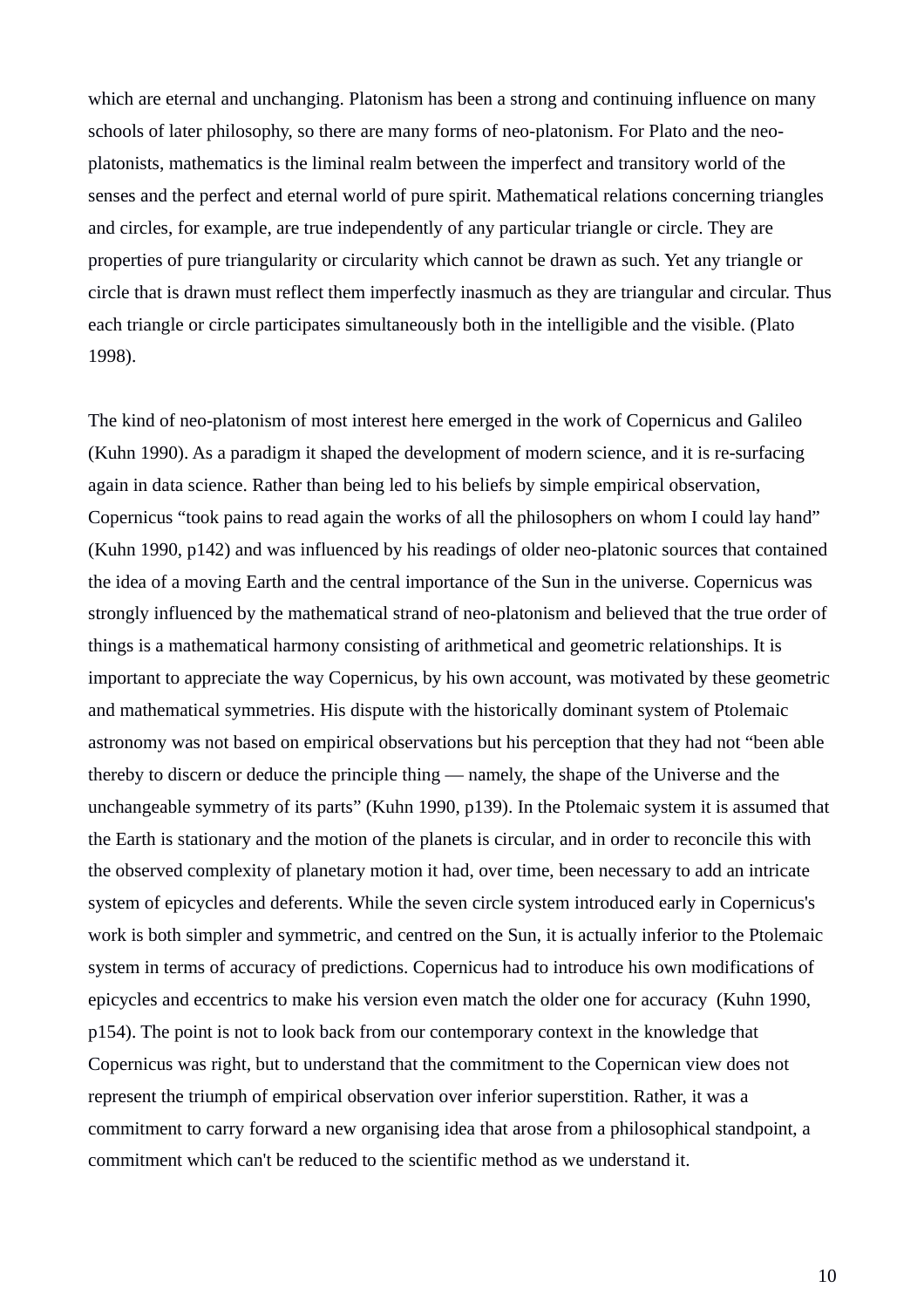This commitment was shared by Galileo and he further developed the Copernican model. In doing so, he established some fundamental tenets of modern science. Rather than being deterred by the counter evidence of our senses, that the motion of the Earth according to Copernicus should be apparent through the experience of strong wind and the fact that objects in the air would be left behind by the rotating surface, Galileo inverted the problem. Instead of doubting the motion of the planet he developed a new physics of motion to explain the way bodies move as if the Earth was at rest; "the crucial thing is being able to move the Earth without causing a thousand inconveniences" (Galileo 2016). His basic idea can be described as 'indifference'; that is, a body is indifferent to its state of motion in general. If a body is indifferent to its state of motion, it can have several motions at the same time without them interfering with each other. In other words, the net motion can be seen as the superposition of analytical components. Thus all bodies have the state of motion of the Earth while appearing to us the same as if the Earth was at rest. The idea that movement was a state was a radical shift from the older idea that motion was something involving the essential nature of the body; a necessary feature, a 'becoming' of the body itself. It laid the foundations for the later idea of inertial motion and the physics of Newton. This breakthrough was founded on a belief that truth could be discerned by going against the direct experience of the senses. The metaphysics that Copernicus and Galileo bequeathed to science was a belief in hidden layer of reality which is ontologically superior, expressed mathematically, and apprehended by going against direct experience.

## **Neo-platonic data science**

As a method for revealing a hidden mathematical order in the world, data science strongly echoes this neo-platonic project. For the data scientist, computation plays the role of the intermediary between the imperfect world of data and the pure function that relates the features to the target. While the scientific project required a mathematisation of the world, data science requires the datafication of the world. The scientific requirement that empirical facts must be measurable led to the division of qualities in to primary and secondary. Primary qualities such as number, magnitude, position, and extension can be expressed mathematically, whereas aspects which seem to us an inseparable part of phenomena are relegated to secondary qualities, mere sensory echoes. Hence, Newton replaced colour with 'degrees of refrangibility'. For data science, the primary qualities are those that can be expressed as data. Rather than drawing on the first person view of reality, it follows the scientific pattern of standing outside, registering events from an external perspective. Events in data science are constituted not from experiences but from those traces of experience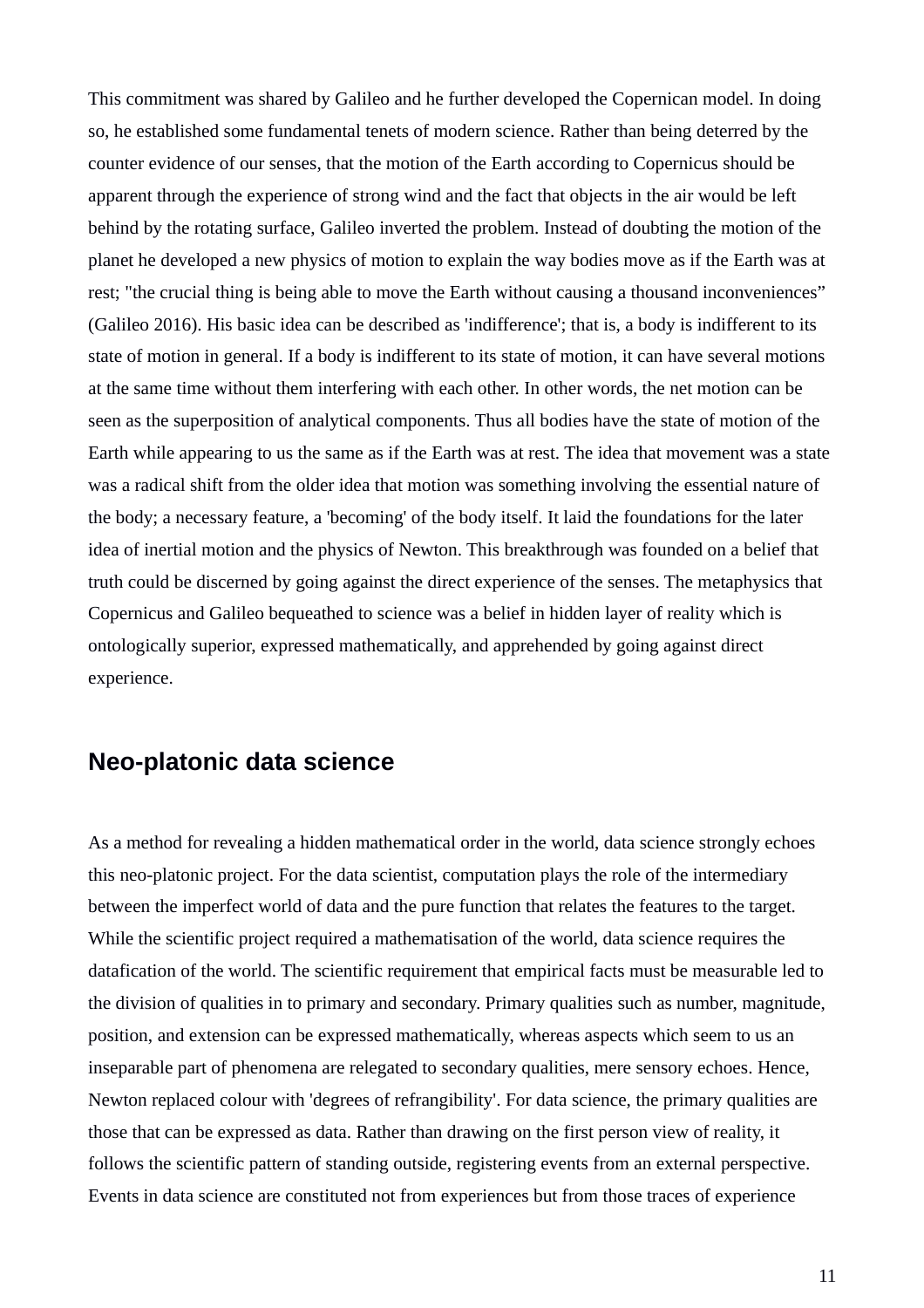which can be datafied. The consequence is the same as it was for science; a displacement of significance away from direct apprehension. Data science echoes neo-platonism by moving to a point of view 'against experience'. Moreover, the scale of operations with data make the processes inaccessible to us directly. Thus, data science prioritises data over the phenomenological and uses this to reveal mathematical orderings.

But does data science actually propose that the revealed order is ontologically superior? Data science as such does not claim to reveal causal relationships. In fact it substitutes correlation at any cost for causal mechanisms and is not constrained by any wider framework of consistency, unlike the physical sciences. And yet, at the same time, it is increasingly enrolled as a justification for action in the world. How can a method which simply reveals patterning become so influential in terms of decision-making authority? This comes from the continuation through data science of what critics of science would call 'onlooker consciousness'. We perceive ourselves to be standing outside of a reality which we observe and manipulate. This is, in fact, the constituting condition for the possibility of scientific experiment. Nature is organised in to a set of concepts which can be represented quantitatively, and the scientist works with the organisation of these conceptual representations. In our scientific culture, these are the preconditions of superior truth claims. Data science enables us to stand outside a mathematised and manipulable context. Data science seems to fulfil the same criteria as science and thus, by extension, accrues a similar authority. In effect, the pronouncements of data science are being treated as ontologically superior without actually having to make that claim.

The neo-platonic character of data science makes it hard to constrain. It creates the structural conditions not only for specific injustices caused by bad data or false positives but the elevation of epistemic injustice, where data science has more sway than the testimony of the subject, or where a community is unable to contest the data science because they lack the capacity to express their knowing in the same way (Fricker 2009). Where data science provides 'insights', the testimony or participatory understanding of individuals or groups without access to this insight becomes devalued, even where they are the central subjects of inquiry. Inverting the traditional slogan of the disability movement, data science seeks to know "everything about me, without me". Data science as an organising idea rekindles a commitment to a new way of seeing, and this commitment can transcend contradictory or disappointing results in the short term. The new paradigm redefines 'the facts on the ground' because, as both Kuhn and Feyerabend pointed out, the very idea of what constitutes facts can change with a shift in the overall pattern of thought (Kuhn 1996). Traditional safeguards and civic protections become ineffective because the ground they stand on is modified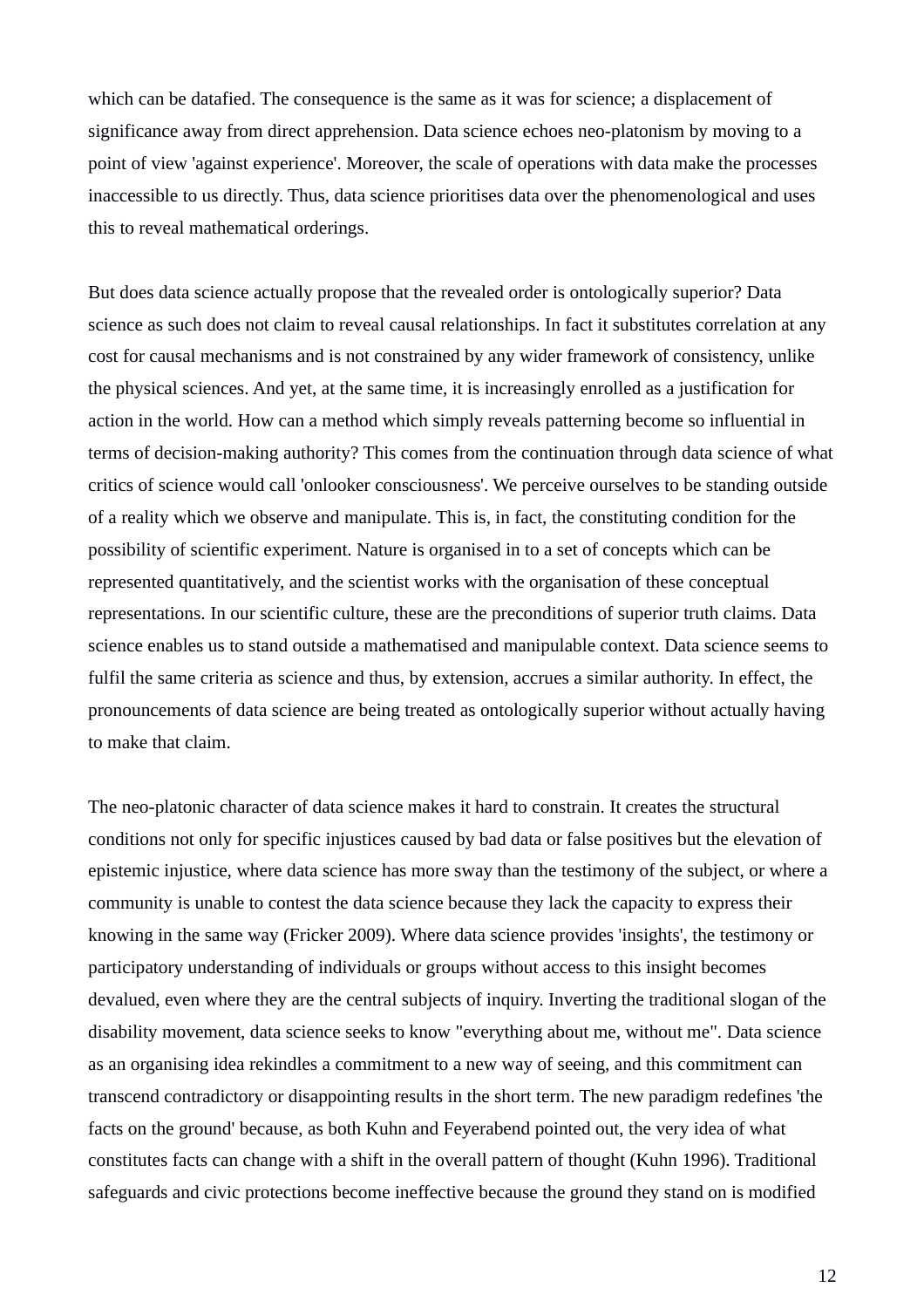by a new neo-platonism. The force of the change comes in part from this paradigmatic re-framing, but also because this is a worldview that is at the same time it's own enactment. Unlike previous forms of metaphysics, neo-platonic data science attenuates the world directly because it is also machinic.

#### **Machinic neo-platonism**

Data science is machinic because it is an apparatus that not only makes possible a certain way of knowing but also acts directly on the knowledge produced. In that sense it is very different to science, which seeks to distance itself from implementation in order to retain the veil of neutrality.

The apparatus of data science extends beyond the moment of calculation to include the networked infrastructures that generate the data and the mechanisms that actuate the algorithmic judgements. The action may simply be the re-ordering of updates in your Facebook feed, and the consequences a minor change in your mood (Kramer, Guillory, and Hancock 2014). But the cumulative effect of predictions that become pre-emptions must be the foreclosure of life chances. As Agamben said about the state of exception, it has the force of law without being of the law (Agamben, 2005). Data science always has a target, in the same sense that Husserl characterised consciousness as intentional, that is, always a consciousness of something (Husserl, 2001). As a targeting machine it raises complex questions about accountability. But this is different to traditional AI (artificial intelligence) debates about whether machines are capable of moral reasoning. If the algorithmic part of data science is AI then it is AI without cognition or apprehension. It is simply savant-at-scale, a narrow and limited form of 'intelligence' that only provides intelligence in the military sense, that is, targeting. Where machine learning makes reasoning inaccessible, and where the computation itself is subject to errors which cannot be pinned down, accountability for mistakes acquires a core obscurity.

However, this assemblage still includes human agency at most junctures. Decisions for drone strikes are not yet taken by autonomous weapons systems, as far as we know, and even Facebook's algorithmic filtering may involve a somewhat blurred amount of human intervention (Chaykowski 2016). With data science we have moved from metadata to metaphysics; it is an embedded, even weaponised, philosophy. Where humans are part of the data science apparatus, what can be said about the effect on human agency of data science as an organising idea? By providing actionable numbers with the aura of authority the algorithmic predictions become forceful at a human level.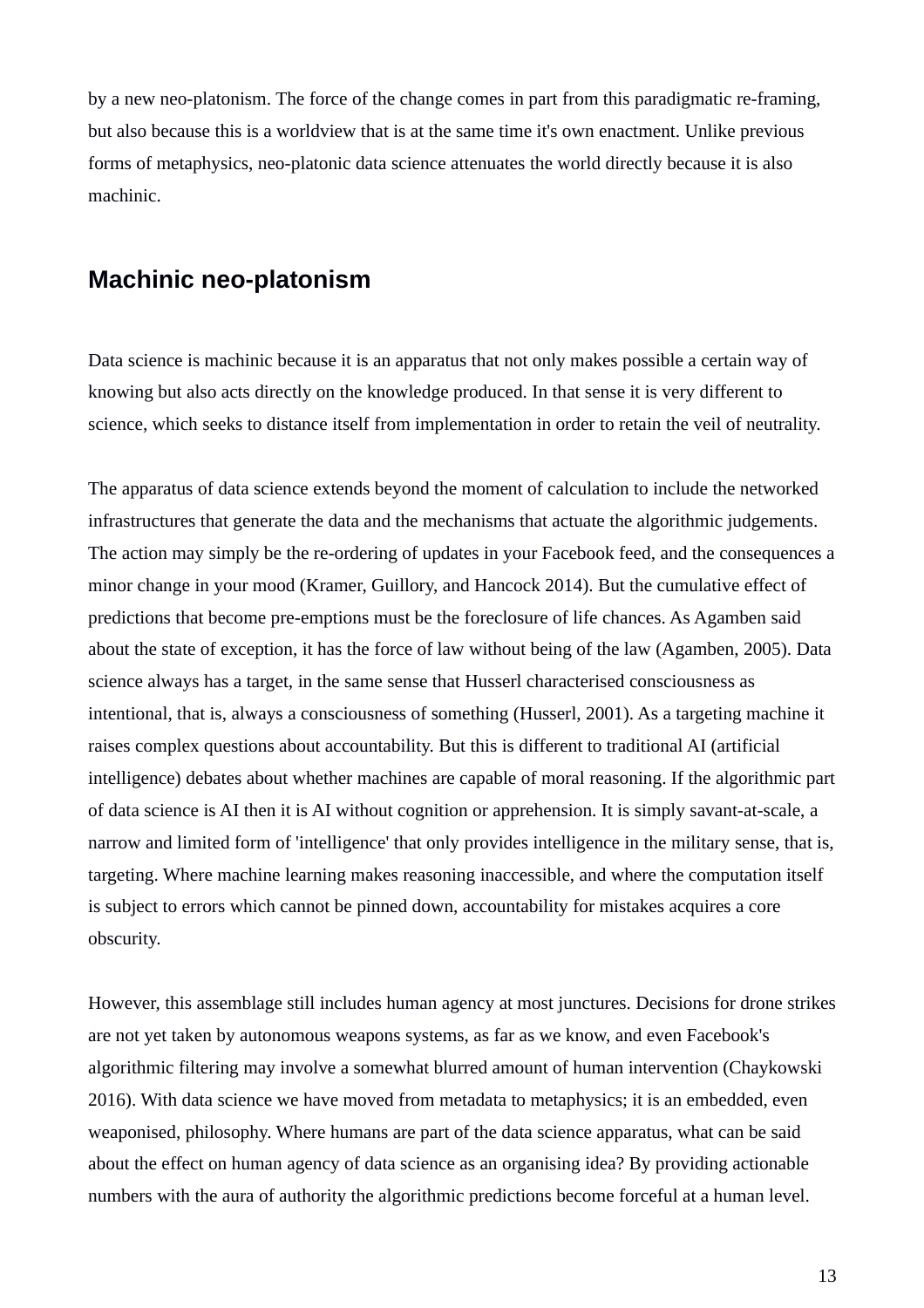The potential exists to sideline ethical concerns or amplify pre-existing biases. Consider the way the police spokesperson defended the targeting of black suspects by the Chicago 'heat list' algorithm (Gorner 2013). It could not be racist, because it was algorithmic. Most people charged with reacting to a data science prediction are unlikely to have the benefit of time for reflection. The social worker given a predictive score for the likelihood of parents committing child abuse can't retreat in to academic critique (From Nine to Noon 2015). The risk is that pervasive data science at the level of the social will give rise to more of what Hannah Arendt described as 'thoughtlessness' (Arendt 2006). Arendt developed this concept through her efforts to comprehend Eichmann and his actions. She used thoughtlessness to characterise the ability of functionaries in the bureaucratic machine to participate in a genocidal process. Of course, we are not concerned here with fascism per se. But thoughtlessness, which is not a simple lack of awareness, is also a useful way to assess the operation of algorithmic governance with respect to the people enrolled in its activities. In wrestling with the legal basis of the trial she was observing, Arendt argued that the ability to judge is a necessary condition of justice; that legal judgement is founded on the fact that the sentence pronounced is one the accused would pass upon herself if she were prepared to view the matter from the perspective of the community of which she is a member. If we are unable to understand the judgement of the algorithms, which are opaque to us, we are in some way released from categories of intent or accountability. The result is an apparent indifference to the consequences of following a programme of action mandated by an abstracted authority.

## **Critiques of science**

What are we to do when faced with an essentially aesthetic epistemology that masquerades as empirical, asserting superior insight while remaining essentially blind to the prior concepts that constitute it as a possibility? If the historical roots of modern science have made us susceptible to neo-platonic data science, we can look to critiques of science to help us develop an alternative. Of particular relevance are feminist and post-colonial critiques of technoscience. They confront head on the idea that there is only one valid form of science, who's superiority is a product of its internal features i.e. the scientific method, the use of mathematics to represent natural laws, and the scientific idea of objectivity. The main target of their ire is the assertion that there is nothing culturally specific in the representations of nature that are produced, and they especially focus on those elements in science which can be traced to patriarchal or colonial influence. Standpoint theory says that the scientific method and its ideas about objectivity do not immunise science against these influences. It accepts that the scientific method is good at removing individual bias or problematic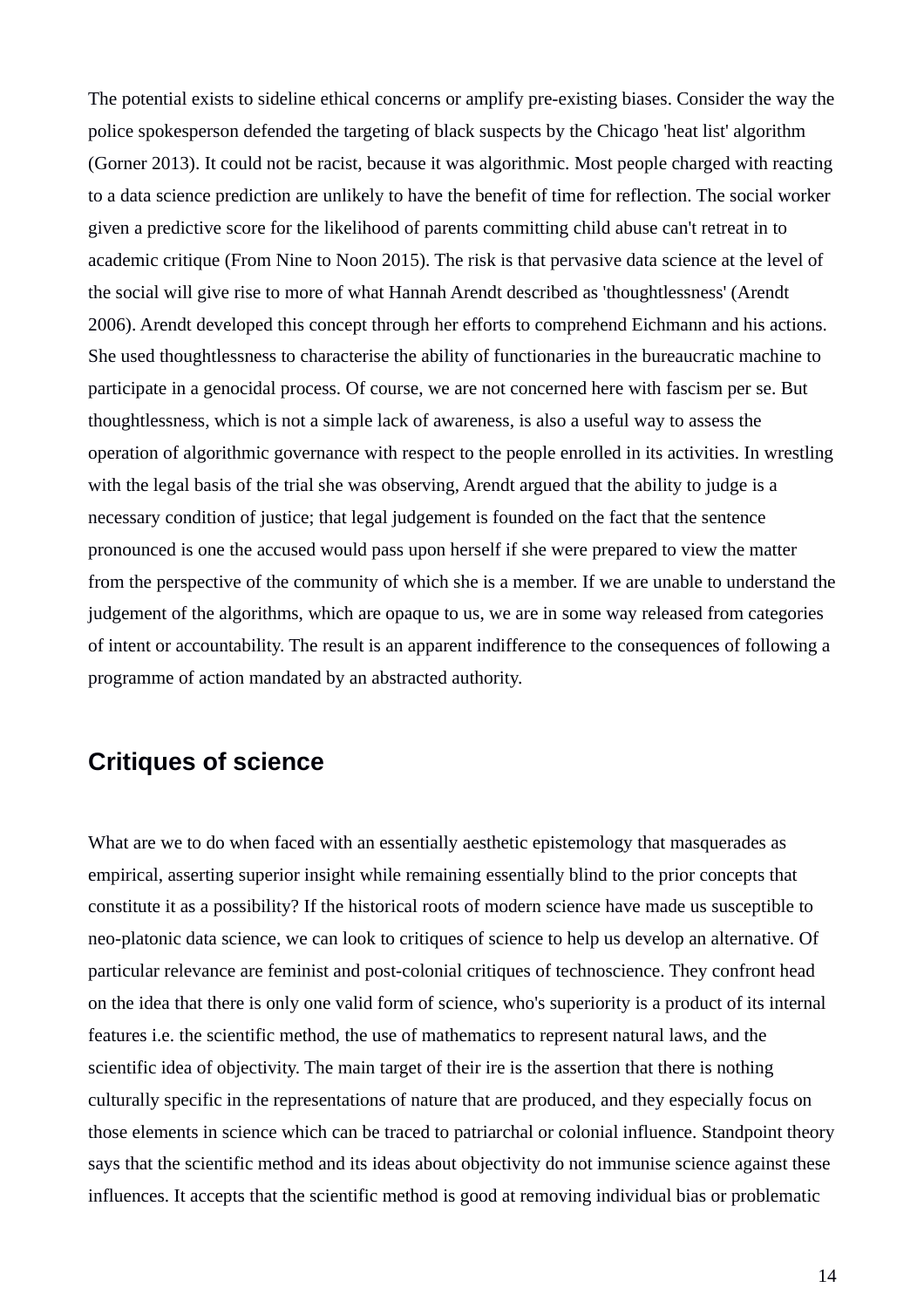experimental results. But while some sexist, racist or distorted elements in scientific research come from not following proper scientific method, others stem from inadequacies in the way those methods and norms are conceptualised. As Sandra Harding makes clear, a central weakness in scientific thinking is the understanding of objectivity. Prevailing standards for objectivity are too weak to identify culture-wide assumptions that shape selection of specific scientific procedures as good ones in the first place (Harding 1998). Standpoint theory is concerned with the way that assumptions, discursive frameworks and conceptual schemes generated by certain ways of life shape the way dominant groups think about both the natural world and about social relations, and the way those assumptions get hard-coded in to the way everyone else gets to understand the world. These critiques are not saying that science just makes things up, but that any particular form of science is modulated by the social order in which it develops. Objectivity is strengthened by dispensing with claims to neutrality that hide its social history.

Without strong objectivity, science can indeed come unstuck. Reardon recounts the downfall of the Human Genome Diversity Project, an attempt to sample and archive the world's human genetic diversity whose main protagonists were some of biology's most socially progressive scientists. Despite their good intentions, the project was halted by outrage from an alliance of indigenous advocacy groups and anthropologists (Reardon 2011, p322). Lacking any traction on the entanglement of forms of knowing and forms of governance, the scientists were caught off guard by questions about power, especially regarding who gets to make authoritative claims about human diversity. One aspect of Reardon's analysis which is particularly relevant to current developments with machine learning is the way 'categories used to classify human diversity in nature and those used to order relevant aspects of social practice' in turn 'loop back' on each other 'to produce new societal arrangements' (Reardon 2011, p328). Regarding the Human Genome Diversity Project she concludes that, despite trying to provide a scientific basis for the famous UNESCO statements which debunked race as a scientific category (UNESCO 1952), it failed because it excluded too many people from the debate 'whose knowledge might have provided important insights into what it meant to interpret and define human diversity using the tools of scientific (genetic) experts' - in other words, by lacking the traits of standpoint theory.

By contrast, a domain of scientific practice where Harding's ideas have been applied in practice is molecular biology. As one researcher in reproductive neuroendocrinology said, "I realized that… it was no longer sufficient for me to simply engage in feminist critiques of science. I needed to formulate a concrete feminist model of scientific inquiry that spoke directly to my experience" (Roy 2004). For her, the concrete difference was not in the method at the level of the lab bench, as 'there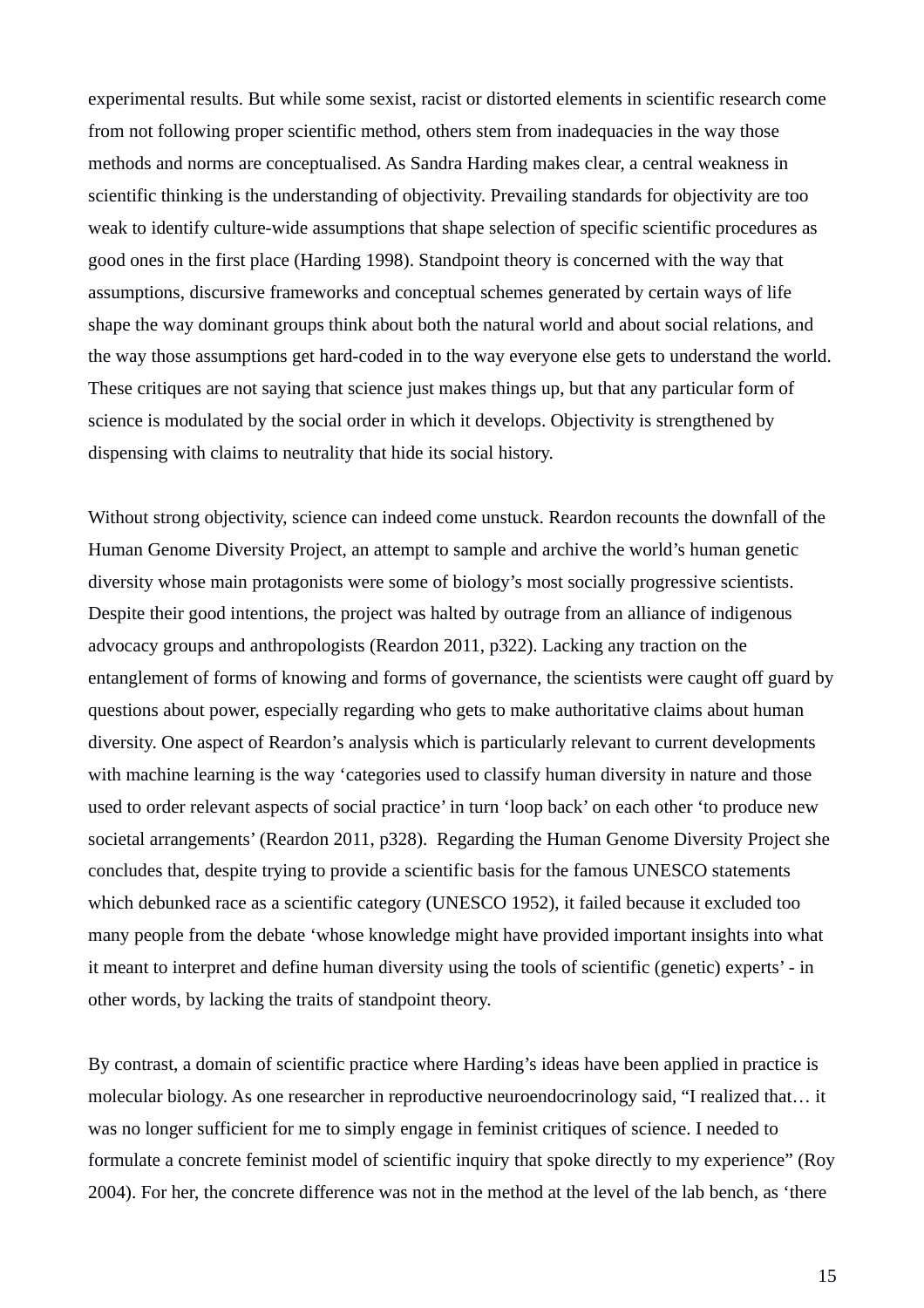is not a feminist way to pipette, centrifuge, or run a statistical test', but to draw on the work of Harding and others in her approach to epistemology and methodology. This altered the direction of her research in to the effect of melatonin on reproduction at the level of Gonadotropin-releasing hormone (GnRH) neurons of the brain. Whereas some clinical trials could have justified high doses of melatonin as a contraceptive, applying standpoint theory revealed an underlying gendered bias in the research programme which led the researcher to focus on other effects of melatonin on the brain and on cellular components such as energy production by mitochondria, and to build a case that it should not be used as a contraceptive. Another area of molecular biology which has seen the application of Harding's work is the debate about the contested identity of the HeLa cell line. The HeLa cell type is the original so-called immortal cell line, first isolated in 1951; human cells that don't quickly die off outside of the body but can be cultured in the lab for medical research. Decades later, research suggested that due to their many years of growing in culture these cells had diverged sufficiently to become a new species of their own; a regression from human to protist cells that in turn have shown themselves to be "aggressive in invading tissue cultures and extending their biogeographic range" (Strathman 1991). The fact that the uninformed and unconsenting donor of the original HeLa cells was Henrietta Lacks, a black woman from Baltimore with cervical cancer (Haider 2017) was the starting point for a practising molecular biologist working with these cells to use standpoint theory to highlight the racial and gendered bias in this new scientific proposal. Tackling the way 'metaphors of proliferation and miscegenation enter into and intersect with categories of race and gender in microscopic discourse' she deconstructed both the historical scientific debate about race and the assumption that the presence of papillomavirus type 18 DNA in HeLa cells mean that Henrietta Lacks 'slept around' (Weasel 2004).

Despite the incremental acknowledgement of standpoint theory within some scientific domains, the intersection of genomics and data science highlights the tendency of the latter to pull in the other direction. The multiplicity of variables at play in the algorithmic pattern finding allows other measures to be used as proxies for race, while the social complexities of data construction (e.g. how the racial group of a swab sample is assigned in the first place) are glossed over. A study that combined analysis of scientific papers on genomics and interviews with academic and biotech practitioners found 'a striking trend back toward racial realism in the social shaping of genome technologies' (Chow-White and Green Jr. 2013). The authors conclude 'that these new forms of knowledge production are producing rational discrimination', referring to data analysis that generates the identification and classification of groups based on the quantification of risk. To understand the broader social implications, they draw on the work of Gandy (2009) and in particular the notion of cumulative disadvantage that 'reinforces and reproduces disparities in the quality of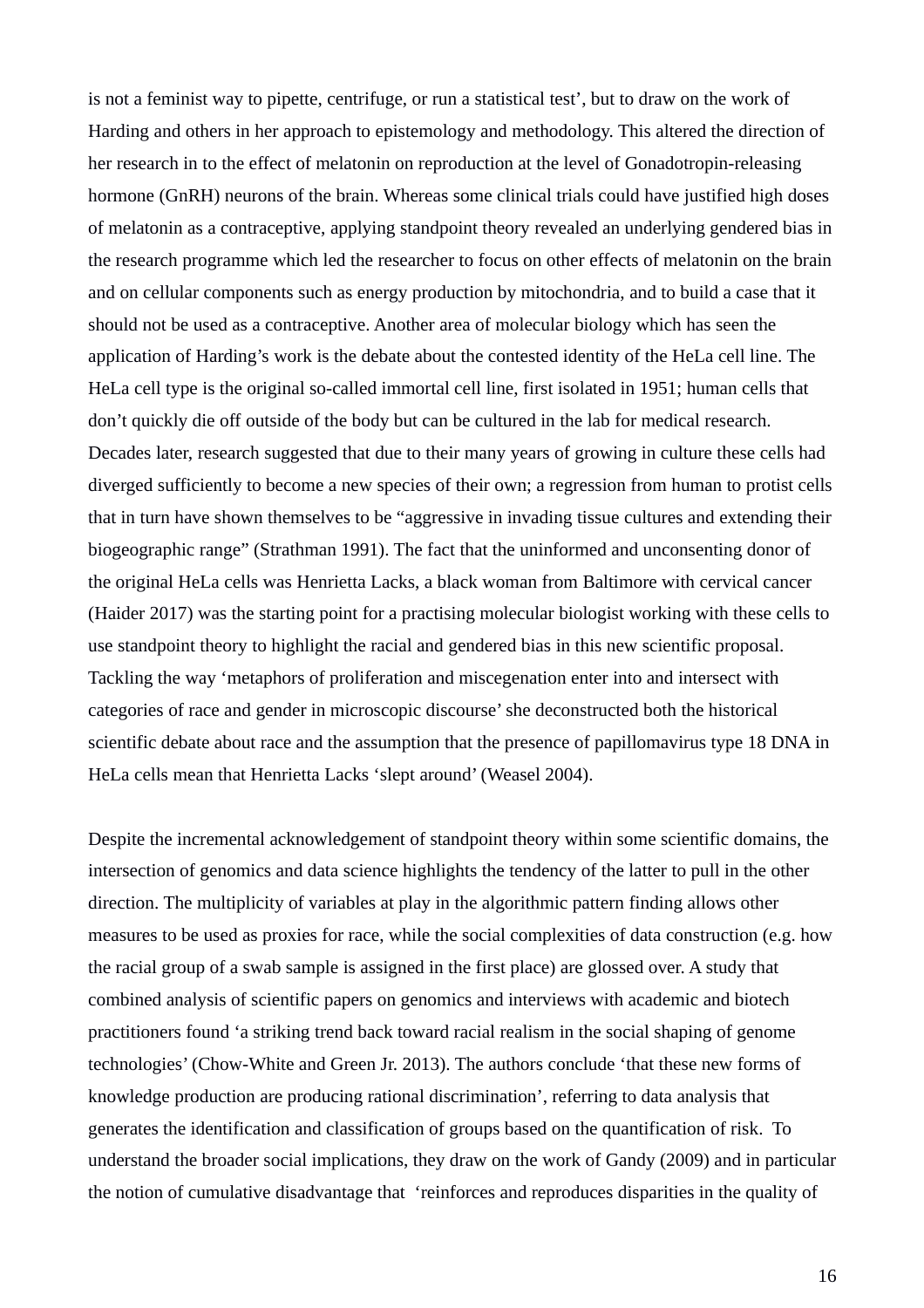life' (Gandy, 2009, p. 55, quoted in Chow-White and Green Jr. 2013). The striking contrast between data science and Harding's ideas has been highlighted before, especially in terms of big data's distorting positivism and its distancing effect from notions of race, gender and class (Jurgenson 2014). The claims of the pure data school must be contested 'to underscore that there is no Archimedean point of pure data outside conceptual worlds' (Boellstorff 2013). But a wariness of data science's '30,000 ft view' (Boyd and Crawford 2011) doesn't provide enough substance to contest its successes. The aim here is that a trenchant theorising and historicising of data science as neo-platonic can provide the traction for standpoint theory to tackle it at every level.

Standpoint theory can act as a counter to the neo-platonic vision of data science. Firstly, standpoint theory can be used to question data science at the level of metaphysics and not just at the level of consequences. Secondly, it doesn't promote the idea of abandoning empirical methods but of strengthening them by putting them in to dialogue with plural perspectives. A counterculture of data science refuses to throw the baby out with the bathwater; it doesn't abandon the idea that empirical and mathematical methods of data science can generate valid propositions about the world. But, like standpoint theory, an alternative form of data science must also tackle the question of objectivity. As we have seen, data science is slippery on this point; while not claiming to discern objective reality, it operates through forms of mathematical and computational objectivity. Combined with a dualistic metaphysics, this results in the production of an apparently neutral and external authority with the tendency to encourage 'thoughtlessness' at the point where its judgements are applied. This encourages the scientific perspective which Donna Haraway calls the 'view from nowhere'; the objective and neutral view which is by its own definition above, outside of, unlocated, and therefore can't be held to account (Haraway 1988). She calls instead for situated and embodied knowledges as the grounding for rational knowledge claims. This would mean that the way out of a machinic metaphysics that eludes accountability is to find a form of operating that takes embodied responsibility. Moreover, this embodiment should start at the 'edges'. Standpoint theory proposes that positions of social and political disadvantage can actually become sites of analytical advantage because they can challenge hegemonic assumptions while owning their own perspective. So we can search for a way to develop a counter-culture of machine learning by starting from the perspective of those who are disadvantaged by the current construction of data science. While Harding's point that "abstractness and formality express distinctive cultural features not the absence of all culture" may seem to condemn machine learning as a colonialist project, she is also keen to point out that cultural influence is an inevitable and essential part of developing forms of science. "This coevolution of sciences and the rest of their social orders turns out not to just limit the growth of knowledge, as it always does in some way, but also simultaneously to be a resource for its growth,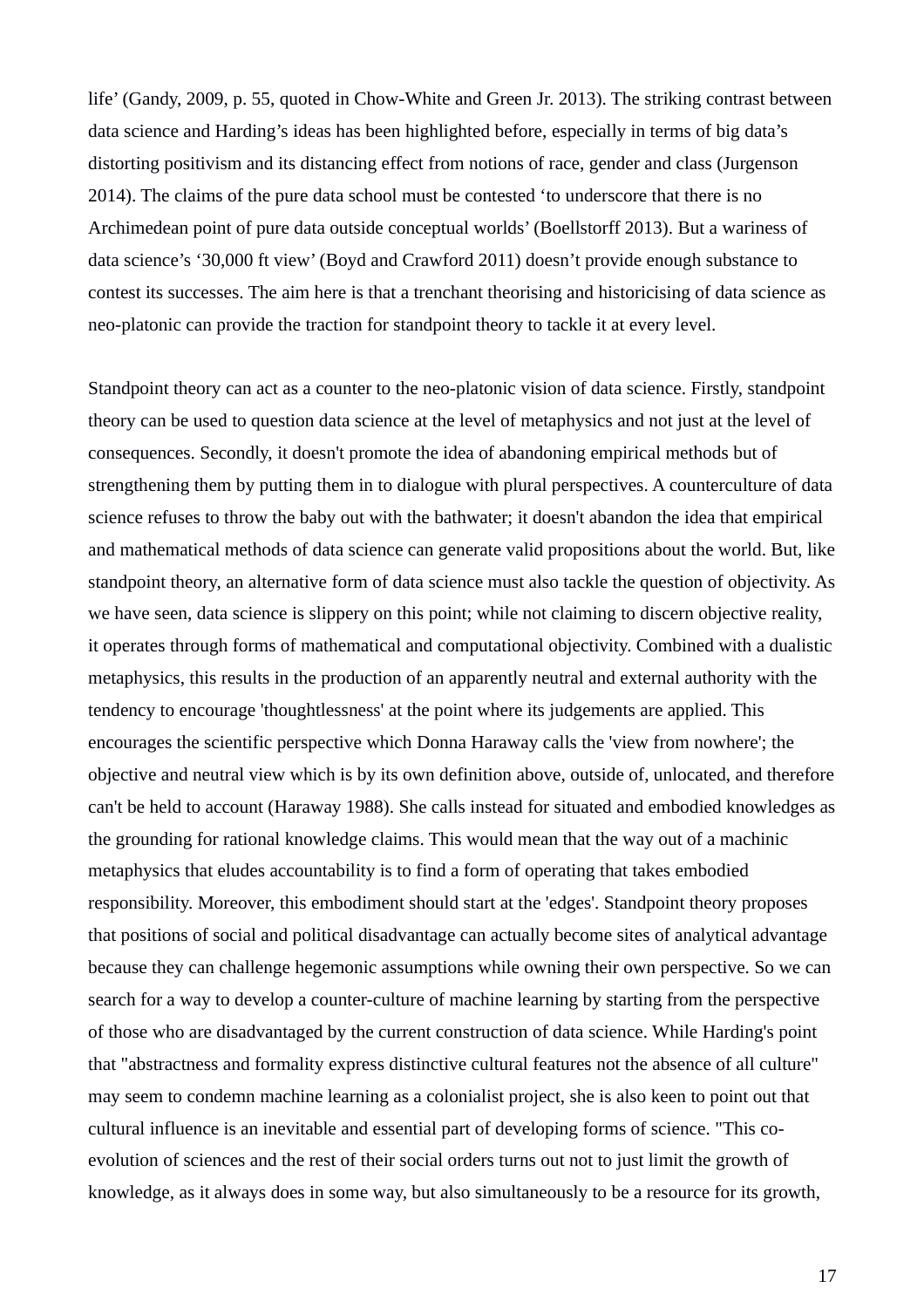enabling different cultures, and different historical eras in the same culture, to detect yet more aspects of nature's order." The task is not to a seek a fairness that relies on a neutral definition of what is fair, by maximising standardisation, impersonality or some other quality assumed to contribute to fairness. A counterculture of data science is a creolisation of machine learning.

#### **Counterculture of data science**

From what has been said so far it may seem tempting to dispute data science as just another form of rhetoric. That is, as a form of persuasive argumentation that acts in the world. Datafication itself is a rhetorical move, because it is saying that the important aspects of reality are ones that can be expressed as data. The specific algorithms of machine learning seek to persuade us that relationship between features can be determined by a particular algorithm, that the cost function can be constructed from a particular probability distribution, and so on. Perhaps the reconsideration of machine learning as rhetoric could point the way to it's democratic assimilation. Machine learning as another form of proposition becomes amenable to the discourse of peers. Seeing data science as a form of rhetoric rather than a way to X-ray reality would allow its propositions to be returned to their proper place, as basically political statements that need to be debated. And yet data science is not simply social constructivism by computational means. It is a material process that participates in social production.

Data science is powerful because it is an apparatus in the sense that Foucault set out; a specific set of material and conceptual techniques that coerce by means of observation, "an apparatus in which the techniques that make it possible to see induce the effects of power, and in which, conversely, the means of coercion make those on whom they are applied clearly visible" (Foucault 1988). Data science is an apparatus engaged in the production of subjectivity. While its claims to ontological authority are unsound, a retreat to purely discursive critique loses the power of performativity and drops the material aspect of the philosophy. We need a way to work with the materiality of data science with different effect. We seek to mobilise the specific constraints and opportunities in a way that extends participation and agency instead of reinforcing dualism and hegemony. We can retain a materialist understanding by viewing data science through Karen Barad's idea of agential realism (Barad 2007).

Agential realism draws both from Foucault and from the quantum philosophy of Niels Bohr to articulate the idea of material-discursive phenomena as the objective referent for any concept of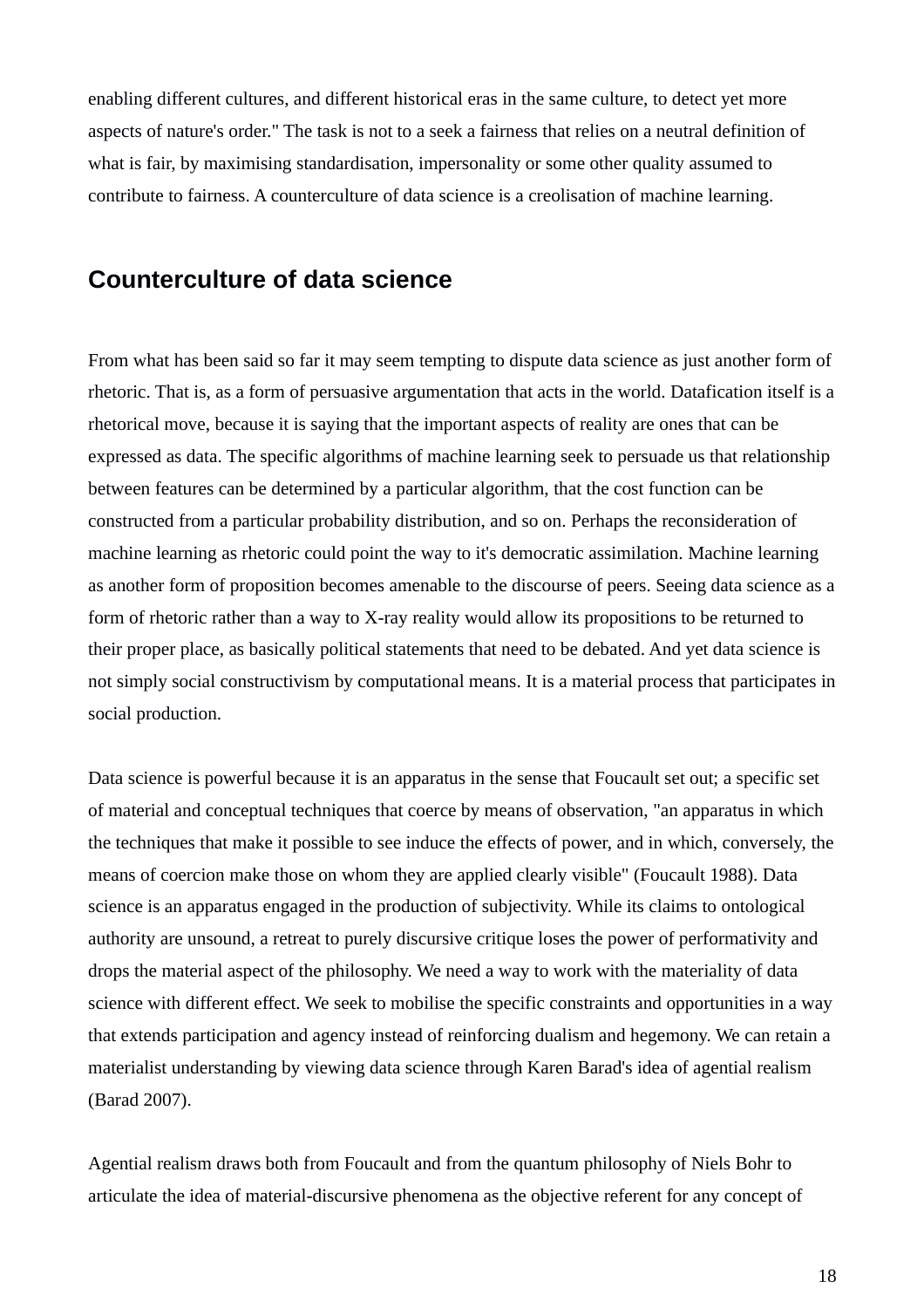measurement. In other words, the productive nature of power in co-constituting the subject on which it acts, and the non-dual nature of observer and observed revealed by quantum physics, are recast as mutually reinforcing descriptions of a holistic social-material philosophy.

Bohr's analysis of quantum experiments led him to reject basic assumptions of orthodox science; that the world is made of determinate objects with well-defined properties independent of specific experimental practices, and that measurements of these properties can be properly assigned to the object as separate from the agencies of observation. In other words, the stuff that we characterise through experiments can't be said to exist in that defined form between, and independent of, us measuring it (Barad 2007, p196). This breaks with classical, representational science. Instead Bohr talks about 'phenomena' as particular instances of wholeness; the inseparable object-measurement event.

In Barad's account, phenomena are these inseparable physical-conceptual interactions. She introduces the term 'intra-action' to signify the mutual constitution of objects and agencies of observation with the phenomena. In Bohr's understanding, concepts are determined by the circumstances required for their measurement - they are specific material arrangements. A specific arrangement introduces a cut between object and observation that materialises a specific set of properties while excuding others. Likewise, Foucault proposes that the objects (subjects) of knowledge don't exist beforehand but emerge through discursive practices involving apparatuses (Foucault 1988). Barad assimilates Foucault's ideas by expanding Bohr's analysis from physicalconceptual devices of observation to the notion of the material-discursive apparatus. Phenomena are produced by the agential intra-actions of material-discursive apparatuses, which are not just measuring instruments but boundary-drawing practices.

Phenomena are specific material configurations, not social constructions, but neither are they independent of human practices. Humans, according to Barad, are part of the ongoing reconfiguration of the world: "humans (like other parts of nature) are of the world, not in the world, and surely not outside of it looking in. Humans are intra-actively (re)constituted as part of the world's becoming. Which is not to say that humans are mere effect but neither are they/we the sole cause, of the world's becoming". Human practices are 'agentive participants' as phenomena are 'sedimented out' of this ongoing process. Agential realism is the notion of material-discursive practices that produce the world through a process of sedimentation, that is, the iterative layering of phenomena that produces 'subject' and 'object' rather than taking them as pre-existing entities.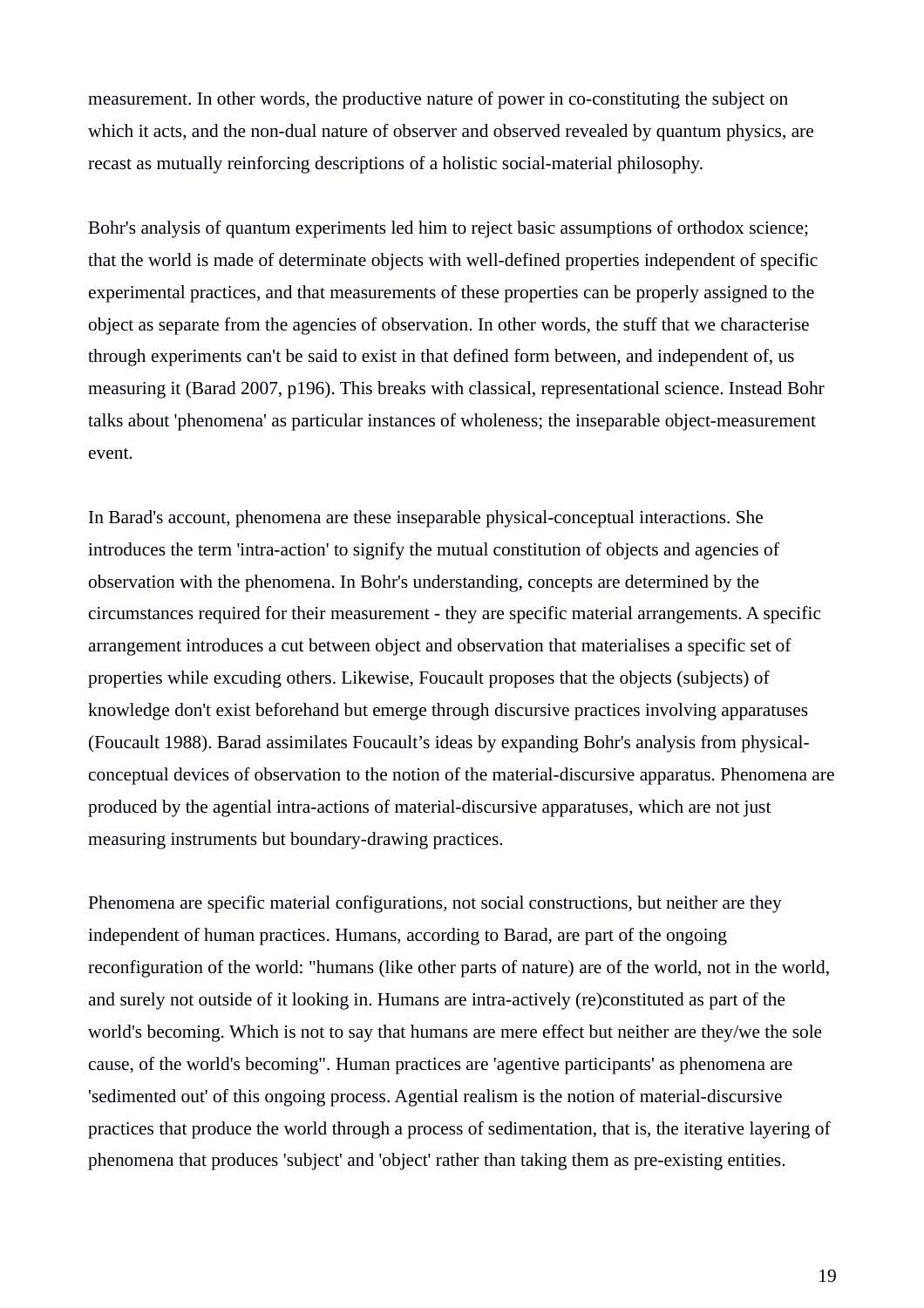Barad draws on Judith Butler's ideas about performativity to explain the way agency emerges from the iterative production of reality (Butler, 2011). Rather than a deterministic causality, we have constraints, within which there is the space for new possibilities. Moreover the agency comes through acting rather than being seen as an attribute of subjects or objects. It is a "matter of making iterative changes to particular practices, in refiguring boundary articulations and exclusions". Agential realism reinscribes participation rather than reinforcing dualism. "If our descriptive characterisations do not refer to properties of abstract objects or observation-independent beings, but rather through their material instantiation in particular practices contribute to the production of agential reality, then what is being described by our theories is not nature itself but our participation with nature".

Agential realism doesn't presume specifics about the world prior to the enactment of materialdiscursive practices. Considering data science in this way brings two key benefits; a non-dualism that contrasts starkly with the current neo-platonism, and the possibility for participatory agency. By dispensing with onlooker consciousness, the non-dual perspective counters the ethical split that runs through the neo-platonism of both science and data science. This ethical split has allowed some aspects of the world to be labelled as 'object' as opposed to 'subject', and therefore open to instrumental manipulation without any consideration of whether intrinsic harm is being caused. Agential realism sees the production of the real through participation in material-discursive practices that are constrained but not deterministic. As a productive machinic process, data science is open to a participatory re-working.

The paradoxical result of reforming data science as agential realism is to take it more seriously than it takes itself at the moment. That is, to see it not as a description of a hidden layer of reality, but to understand it as part of the production of reality. Agential realism suggests the world is 'sedimented out of the process of making the world intelligible through certain practices and not others' and data science itself is a prime example of such a material-discursive practice. Understanding data science through agential realism is both to dispute its objective knowledge claims while recognising it as an apparatus whose role in 'sedimenting reality' is open to participatory reworking. Agential realism is a guidebook for developing a countercultural data science as praxis.

The problem with countercultures of orthodox science, such as standpoint theory, is that they stay largely at the level of critique. While indigenous forms of knowledge production cling on wherever marginalised cultures are able to survive, the net impact of standpoint theory has yet to touch the vast core of modern scientific practice. A counterculture of data science, however, can be a critique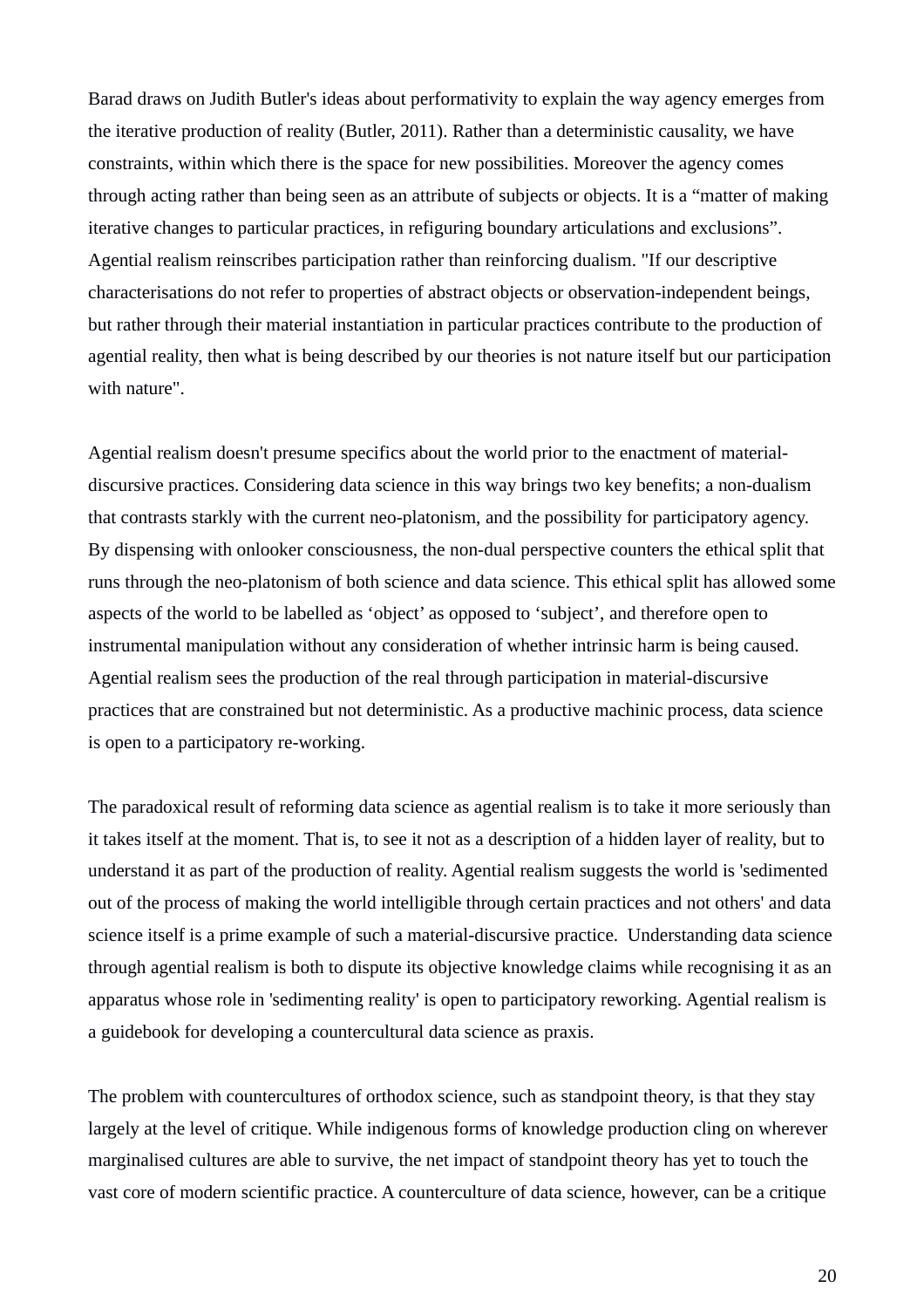that also becomes its own practice. In other words, a machinic form of praxis. Praxis is more than simply reflective practice, because it also contains the idea of the good, that is, an overall goal of human flourishing. Instead of techne, a way of being concerned with making things and with what things can make, praxis is political action as a mode of togetherness (Arendt 1998, p175 ff). A participatory counterculture of data science can develop practice by engaging with social justice. As a form of 'standpoint activism' the first task of a renewed data science is to actively involve outside perspectives instead of relying on data about them. That is, to re-cast machine learning as a critical pedagogy where people and communities are involved in both setting the questions and determining the meaning of what is found. The demand of a new data science, in line with agential realism, is the refusal of separation between observer and observed.

# **Conclusions**

Data science has been described here as the operation of machinic metaphysics that travels like a resonant wave through the medium of our scientific culture. Constructing a sufficient counterculture means countering its claims at the level of concepts, and attempting a deliberate paradigm shift to a more participatory ontology. But a counterculture is not only a set of concepts. An effective counterculture is one that can not only rebut the claims of the dominant culture but repurpose its artefacts to construct something novel. When Theodore Roszak invented the term counterculture to describe the fusion of hippies and the New Left, he was highlighting the way actual social formations were enacting a vital critique of the technoscientific worldview (Roszak 1969). It may be harder to conceive a counterculture of data science arising under contemporary conditions, when 'everything is a target' (Gharavi 2014) and the most visible challenge to the neoliberal order is a resurgent right wing. So it is interesting to look at a parallel example where an abstract and potentially alienating mathematical-computational method has been assimilated by a progressive social movement .

The mathematics of graph theory is arguably as abstract as anything in the field of machine learning. It abstracts the context under study to a set of elements (nodes) and their connections (edges). In its applied form as social network analysis it has, like data science, found eager application in technology platforms whose business consists of networked relations. As a way of understanding social behaviour it can be as alienating as anything that data science can produce, in the sense that it is also an instantiation of onlooker consciousness with an overt mission to manipulate (Pentland 2014). And yet the social struggle against a right wing and Islamist regime in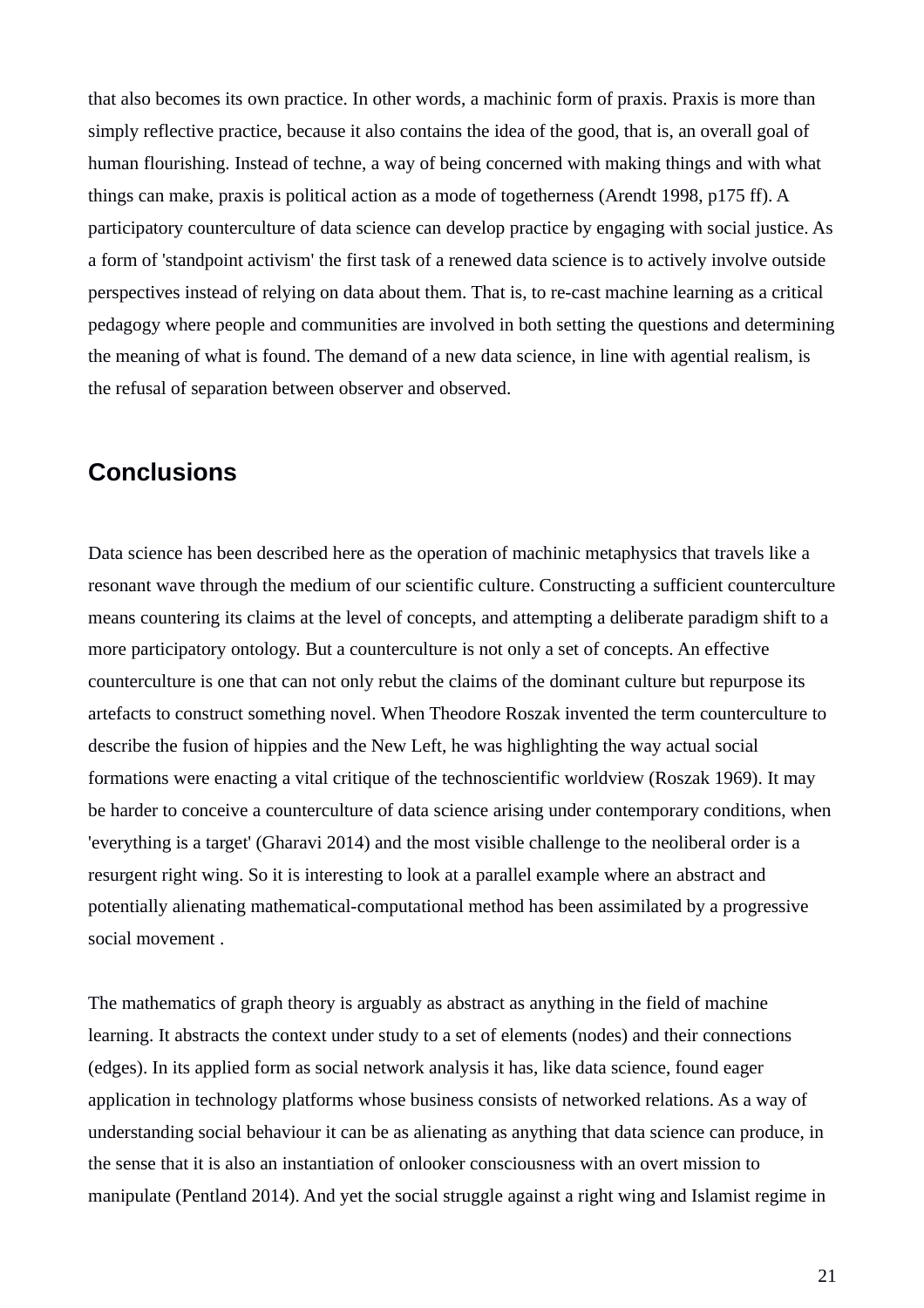Turkey has produced a project called Graph Commons that repurposes network analysis as a collaborative community-led activity (Graph Commons 2016). Graph Commons aims to "empower people and organisations to transform their data into interactive maps and untangle complex relations that impact them and their communities". The initiative gained initial momentum by creating 'Networks of Dispossession', a network mapping of the complex political-commercial connections behind the destruction of Gezi Park in Istanbul (Grant 2016). It seems that the idea of mapping networks makes sense to the participants as a form of critical pedagogy; as a way to help reshape shared understandings in the context of an active social struggle. The ongoing form of Graph Commons is conceptual, practical and aesthetic. The core of the project is a technical platform that makes the computation and visualisation of network mappings accessible in a way that doesn't rely on mathematical ability (Arikan 2016). But there is an equal emphasis on outreach to diverse potential user communities through participatory hackathons (Graph Commons Hackathon 2016). Without over-valorising this single example, we can count it as an attempt to develop a praxis using abstract conceptual-computational means.

The example of Graph Commons supports the contention of standpoint theory as applied to data science. The development of a relevant praxis of countercultural data science must also reach out to the social edges, however they are defined. As Harding says, 'to get a critical perspective on... conceptual frameworks, research must begin from the 'outside'. Standpoint projects do this by starting research from the daily lives of social groups that are not well served by dominant institutions' (Harding 2010). Bolstered by an agential realism that resonates with the technical means to hand, it is possible for movements in data science to emulate initiatives like Science for the People (Science for the People 2013) or science shops (Wachelder 2003) and develop authentic forms of 'machine learning for the people'. The metaphysical will meet the machinic at the point of relevance to social struggles. It is plausible that machine learning can find this common gound, given its characteristic of making connections. By exploring and positing new forms of correlation and association, and doing so freely without any claim to superior knowledge, machine learning could become part of an apparatus that promotes mutuality and interdependence. Not so much data science, as data solidarity.

## **References**

Agamben, G. 2005. State of Exception. (K. Attell, Trans.) (1 edition). Chicago: University Of Chicago Press.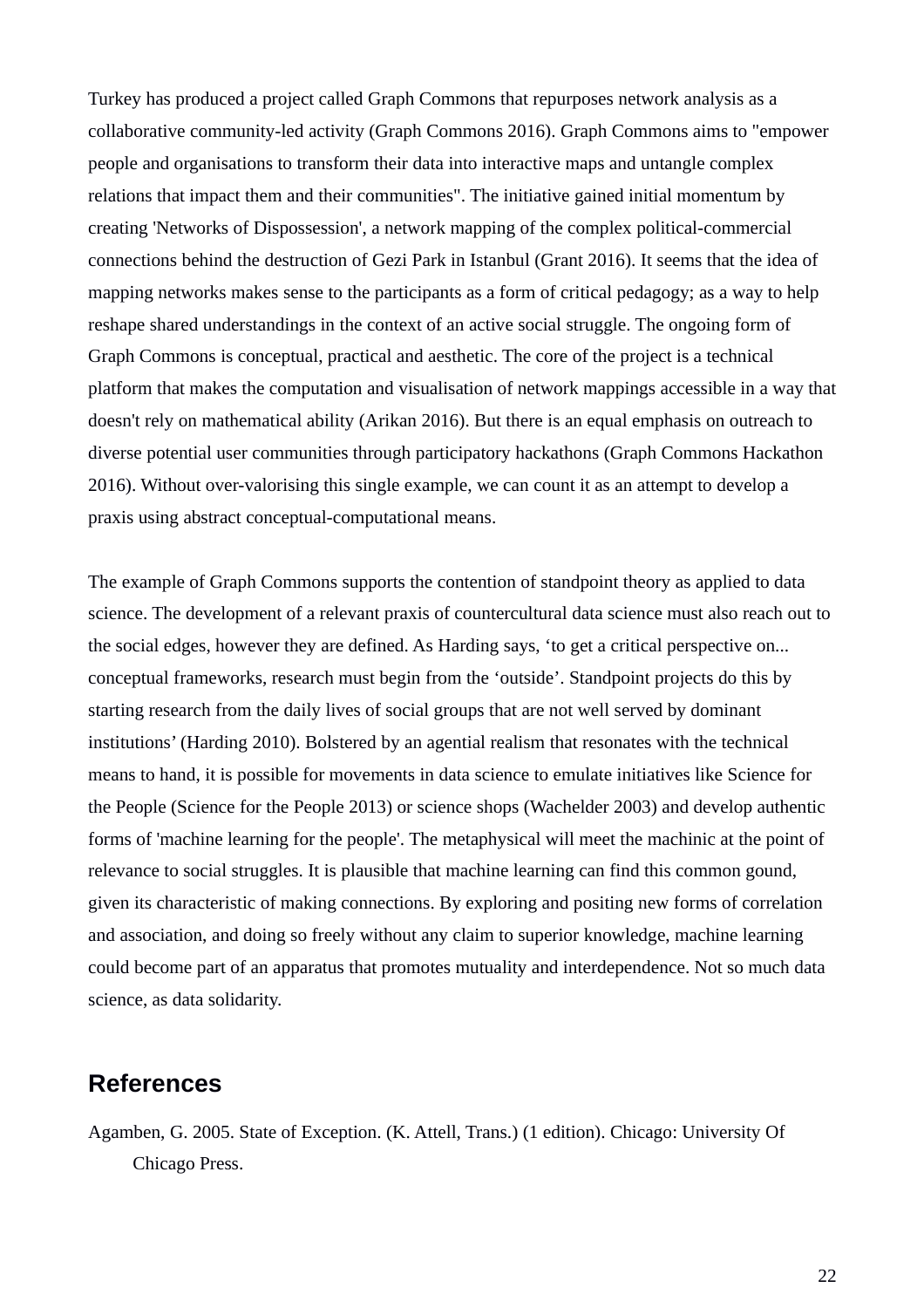- Angwin, Julia, Jeff Larson, Surya Mattu, and Lauren Kirchner. 2016. 'Machine Bias: There's Software Used Across the Country to Predict Future Criminals. And It's Biased Against Blacks. - ProPublica'. May 23. https://www.propublica.org/article/machine-bias-riskassessments-in-criminal-sentencing.
- Arendt, Hannah. 2006. *Eichmann in Jerusalem: A Report on the Banality of Evil*. 1 edition. New York, N.Y: Penguin Classics.
- Arikan, Burak. 2016. 'Analyzing Data Networks'. *The Graph Commons Journal*. April 26. http://blog.graphcommons.com/analyzing-data-networks/.
- Barad, Karen. 2007. *Meeting the Universe Halfway: Quantum Physics and the Entanglement of Matter and Meaning*. Durham: Duke University Press Books.
- Boellstorff, Tom. 2013. 'Making Big Data, in Theory'. *First Monday* 18 (10). [http://firstmonday.org/ojs/index.php/fm/article/view/4869.](http://firstmonday.org/ojs/index.php/fm/article/view/4869)
- Boyd, Danah, and Kate Crawford. 2011. 'Six Provocations for Big Data'. SSRN Scholarly Paper ID 1926431. Rochester, NY: Social Science Research Network. http://papers.ssrn.com/abstract=1926431.
- Burrell, Jenna. 2016. 'How the Machine "thinks": Understanding Opacity in Machine Learning Algorithms'. *Big Data & Society* 3 (1): 2053951715622512. doi:10.1177/2053951715622512.
- Butler, J. 2011. Bodies That Matter: On the Discursive Limits of Sex (1 edition). Abingdon, Oxon ; New York, NY: Routledge.
- Chaykowski, Kathleen. 2016. 'Facebook Backtracks After Removing Iconic Vietnam War Photo'. *Forbes*. September 9. [http://www.forbes.com/sites/kathleenchaykowski/2016/09/09/facebook](http://www.forbes.com/sites/kathleenchaykowski/2016/09/09/facebook-backtracks-after-removing-iconic-vietnam-war-photo-for-nudity/)[backtracks-after-removing-iconic-vietnam-war-photo-for-nudity/.](http://www.forbes.com/sites/kathleenchaykowski/2016/09/09/facebook-backtracks-after-removing-iconic-vietnam-war-photo-for-nudity/)
- Chow-White, Peter A., and Sandy Green Jr. 2013. 'Data Mining Difference in the Age of Big Data: Communication and the Social Shaping of Genome Technologies from 1998 to 2007'. International Journal of Communication 7 (0): 28.
- Earle, Jessica, and Ian Kerr. 2013. 'Prediction, Preemption, Presumption: How Big Data Threatens Big Picture Privacy'. *Stanford Law Review Online* 66 (September): 65.
- Feldman, Michael, Sorelle Friedler, John Moeller, Carlos Scheidegger, and Suresh Venkatasubramanian. 2014. 'Certifying and Removing Disparate Impact'. *arXiv:1412.3756 [Cs, Stat]*, December. [http://arxiv.org/abs/1412.3756.](http://arxiv.org/abs/1412.3756)
- Fricker, Miranda. 2009. Epistemic Injustice: Power and the Ethics of Knowing. Oxford: Oxford University Press, USA.
- Foucault, Michel. 1988. *Power/Knowledge: Selected Interviews and Other Writings, 1972-1977*. 1st American Ed edition. New York: Random House USA Inc.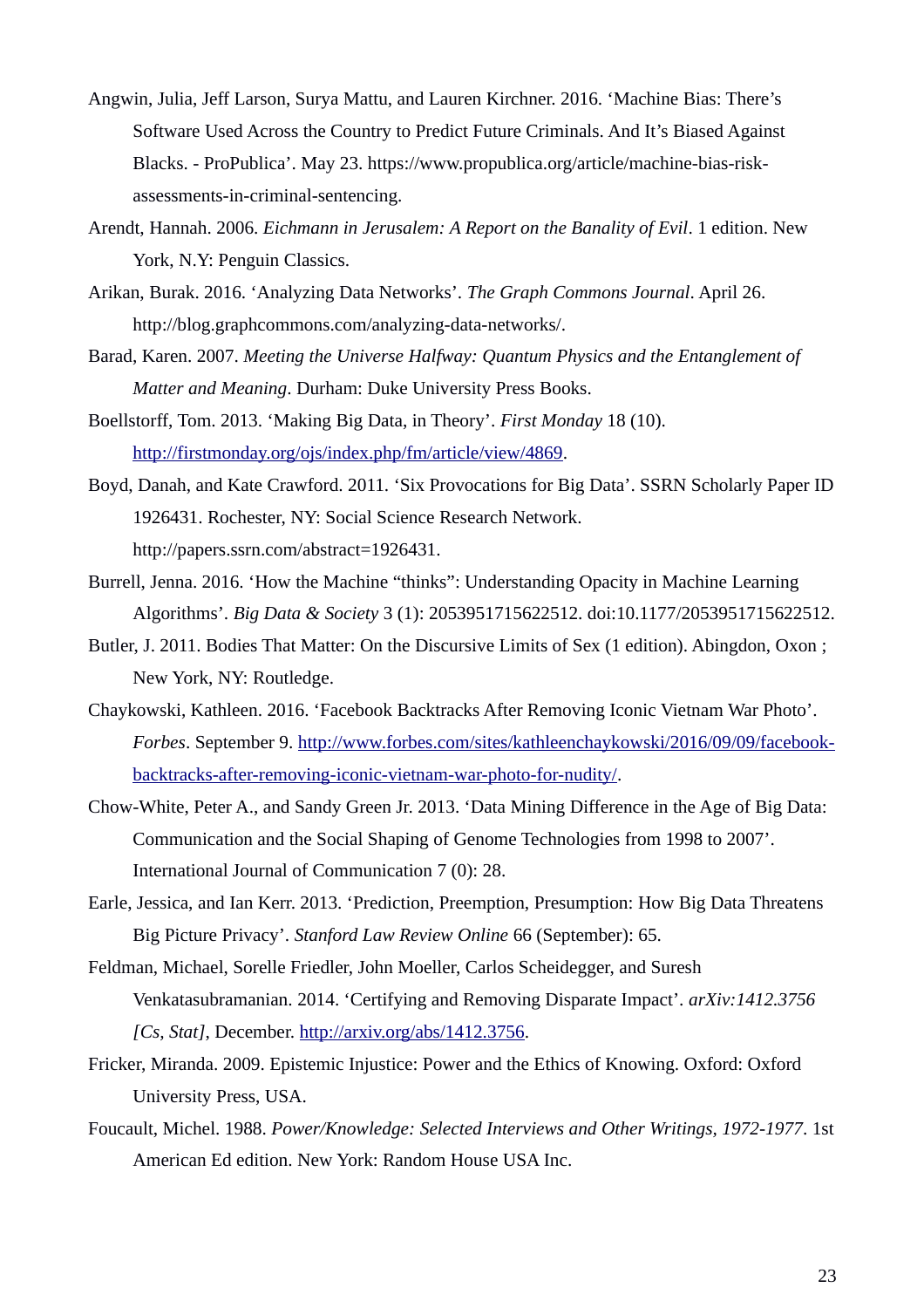- Galileo. 2016. 'Dialogue Concerning the Two Chief World Systems'. Accessed October 17. http://law2.umkc.edu/faculty/projects/ftrials/galileo/dialogue2.html.
- Geitgey, Adam. 2016. 'Machine Learning Is Fun! Part 4: Modern Face Recognition with Deep Learning'. *Medium*. July 24. https://medium.com/@ageitgey/machine-learning-is-fun-part-4 modern-face-recognition-with-deep-learning-c3cffc121d78#.pq11walzo.
- Gharavi, Maryam Monalisa. 2014. 'Everything Is a Target Full Text of Interview with Peter Galison'. *The New Inquiry*. January 4. http://thenewinquiry.com/blogs/southsouth/everythingis-a-target-full-text-of-interview-with-peter-galison/.
- Gorner, Jeremy. 2013. 'Chicago Police Use Heat List as Strategy to Prevent Violence'. *Chicago Tribune*. August 21. http://articles.chicagotribune.com/2013-08-21/news/ct-met-heat-list-20130821\_1\_chicago-police-commander-andrew-papachristos-heat-list.
- 'Government Halts Abuse Prediction Study'. 2015. *From Nine to Noon*. Radio New Zealand. http://www.radionz.co.nz/national/programmes/ninetonoon/audio/201764456/govt-haltsabuse-prediction-study.
- Grant, Colin. 2016. 'Turkey's Attempted Coup and Social Media'. *Click BBC World Service*. http://www.bbc.co.uk/programmes/p04165nq.
- Graph Commons. 2016. 'Graph Commons Map Networks Together'. Accessed October 22. https://graphcommons.com/.
- Graph Commons Hackathon. 2016. 'Hackathon Documentation: Creative Use of Complex Networks, Istanbul'. January. [http://graphcommons.github.io/hackathons/2016/02/15/istanbul-creative-use-of-complex-](http://graphcommons.github.io/hackathons/2016/02/15/istanbul-creative-use-of-complex-networks-documentation/)

[networks-documentation/.](http://graphcommons.github.io/hackathons/2016/02/15/istanbul-creative-use-of-complex-networks-documentation/)

- Haider, Farhana. 2017. 'The Immortal Cells of Henrietta Lacks, Witness BBC World Service'. BBC. Accessed March 9. http://www.bbc.co.uk/programmes/p04trbdc.
- Hajian, S., and J. Domingo-Ferrer. 2012. 'A Study on the Impact of Data Anonymization on Anti-Discrimination'. In *2012 IEEE 12th International Conference on Data Mining Workshops*, 352–59. doi:10.1109/ICDMW.2012.19.
- Haraway, Donna. 1988. 'Situated Knowledges: The Science Question in Feminism and the Privilege of Partial Perspective'. *Feminist Studies* 14 (3): 575–99. doi:10.2307/3178066.
- Harding, Sandra. 1998. *Is Science Multicultural?: Postcolonialisms, Feminisms, and Epistemologies*. 1st edition. Bloomington, Ind: Indiana University Press.
- Harding, Sandra. 2010. 'Standpoint Methodologies and Epistemologies: A Logic of Scientific Inquiry for People'. In *World Social Science Report, 2010: Knowledge Divides*, 173–75. France: UNESCO and International Social Science Council.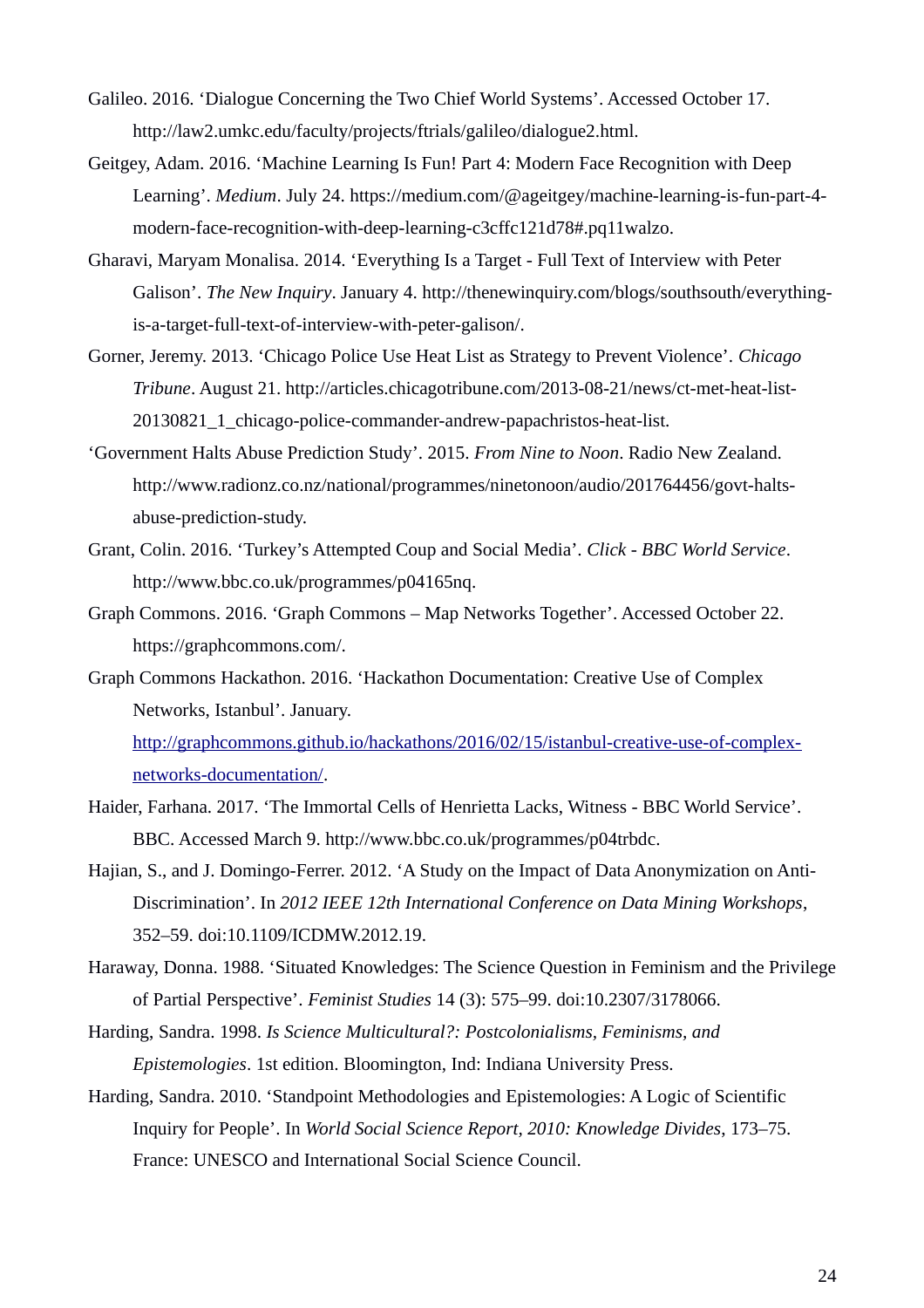- Hastie, Trevor, Robert Tibshirani, Jerome Friedman, and & 1 more. 2003. *The Elements of Statistical Learning: Data Mining, Inference, and Prediction*. 1st ed. 2001. Corr. 3rd printing edition. New York: Springer.
- Howard, Alex. 2012. 'Rethinking Regulatory Reform in the Internet Age O'Reilly Radar'. July 25. [http://radar.oreilly.com/2012/07/rethinking-regulatory-reform-in-the-internet-age.html.](http://radar.oreilly.com/2012/07/rethinking-regulatory-reform-in-the-internet-age.html)
- Husserl, E., Moran, D., Dummett, S. M., & Findlay, J. N. 2001. Logical Investigations Volume 2: Vol 2 (New Ed edition). London ; New York: Routledge.
- Jernigan, Carter, and Behram F. T. Mistree. 2009. 'Gaydar: Facebook Friendships Expose Sexual Orientation'. *First Monday* 14 (10). [http://firstmonday.org/ojs/index.php/fm/article/view/2611.](http://firstmonday.org/ojs/index.php/fm/article/view/2611)
- Jurgenson, Nathan. 2014. 'View From Nowhere'. The New Inquiry. October 9. https://thenewinquiry.com/essays/view-from-nowhere/.
- Karpathy, Andrej, and Li Fei-Fei. 2015. 'Deep Visual-Semantic Alignments for Generating Image Descriptions'. In , 3128–37. http://www.cvfoundation.org/openaccess/content\_cvpr\_2015/html/Karpathy\_Deep\_Visual-

Semantic\_Alignments\_2015\_CVPR\_paper.html.

- Kramer, Adam D. I., Jamie E. Guillory, and Jeffrey T. Hancock. 2014. 'Experimental Evidence of Massive-Scale Emotional Contagion through Social Networks'. *Proceedings of the National Academy of Sciences* 111 (24): 8788–90. doi:10.1073/pnas.1320040111.
- Kuhn, Thomas S. 1995. *The Copernican Revolution: Planetary Astronomy in the Development of Western Thought*. Cambridge, MA: Harvard University Press.
- ———. 1996. *The Structure of Scientific Revolutions*. New ed of 3 Revised ed edition. Chicago, IL: University of Chicago Press.

LeCun, Yann. 1998. 'MNIST Demos'. [http://yann.lecun.com/exdb/lenet/index.html.](http://yann.lecun.com/exdb/lenet/index.html)

- Mackenzie, Adrian. 2015. 'The Production of Prediction: What Does Machine Learning Want?' *European Journal of Cultural Studies* 18 (4–5): 429–45. doi:10.1177/1367549415577384.
- McQuillan, Dan. 2015. 'Algorithmic States of Exception'. *European Journal of Cultural Studies* 18 (4–5): 564–76. doi:10.1177/1367549415577389.
- McQuillan, Dan. 2016. 'Algorithmic Paranoia and the Convivial Alternative'. *Big Data & Society* 3 (2): 2053951716671340. doi:10.1177/2053951716671340.
- Morozov, Evgeny. 2013. 'The Meme Hustler'. *The Baffler*. http://thebaffler.com/salvos/the-memehustler.
- Ng, Andrew. 2012. 'CS229 Lecture Notes Part II: Classification and Logistic Regression'. Stanford University. http://cs229.stanford.edu/notes/cs229-notes1.pdf.